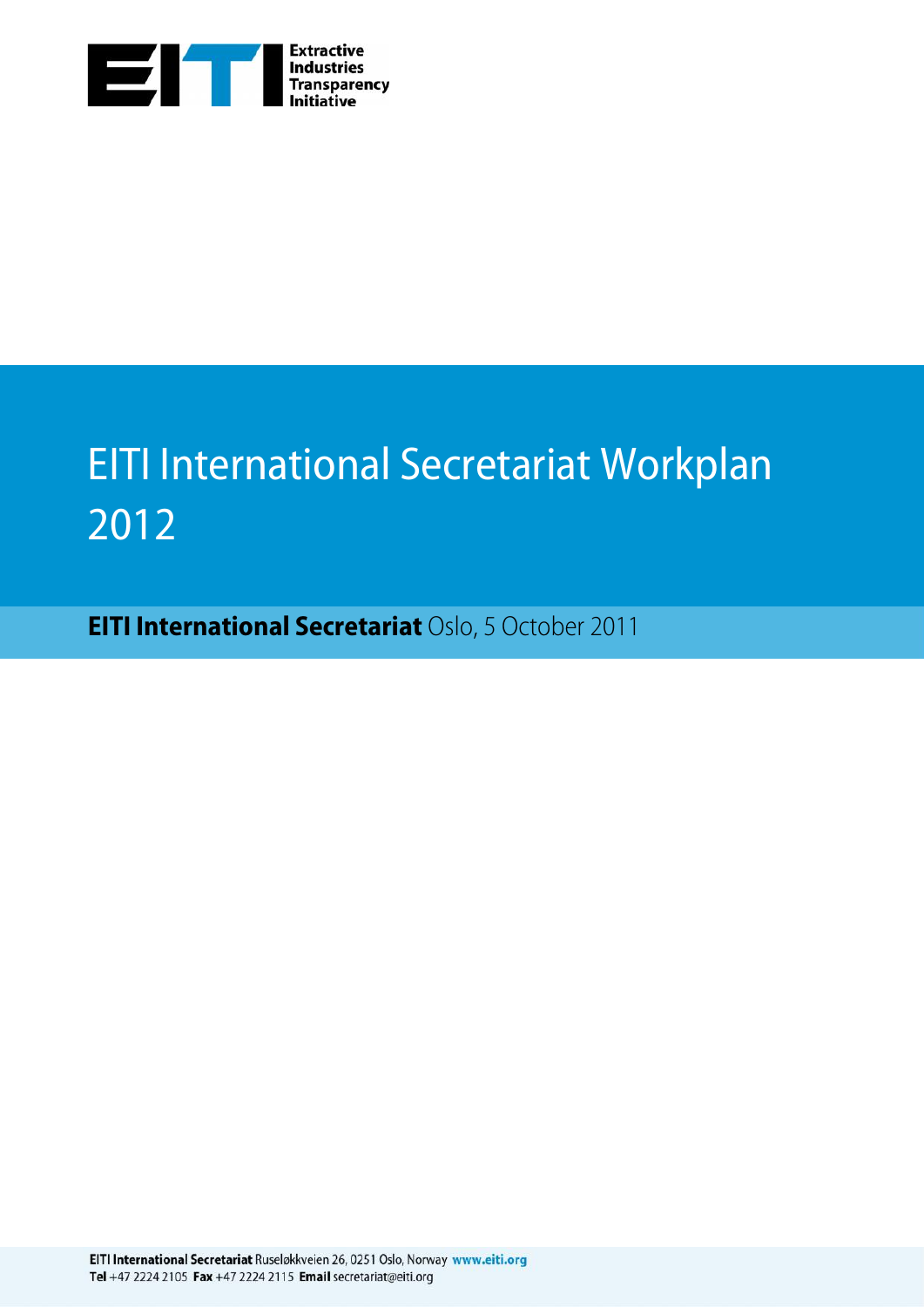# **Table of contents**

| 1              |  |
|----------------|--|
| 2              |  |
| 3              |  |
| 4              |  |
| 4.1            |  |
| 4.2            |  |
| 5              |  |
| 5.1            |  |
| 5.2            |  |
| 6              |  |
| $\overline{7}$ |  |
| 7.1            |  |
| 7.2            |  |
| 7.3            |  |
| 8              |  |
| 8.1            |  |
| 8.2            |  |
| 8.3            |  |
| 8.4            |  |
| 9              |  |
| 9.1            |  |
| 9.2            |  |
| 9.3            |  |
|                |  |
|                |  |
|                |  |
|                |  |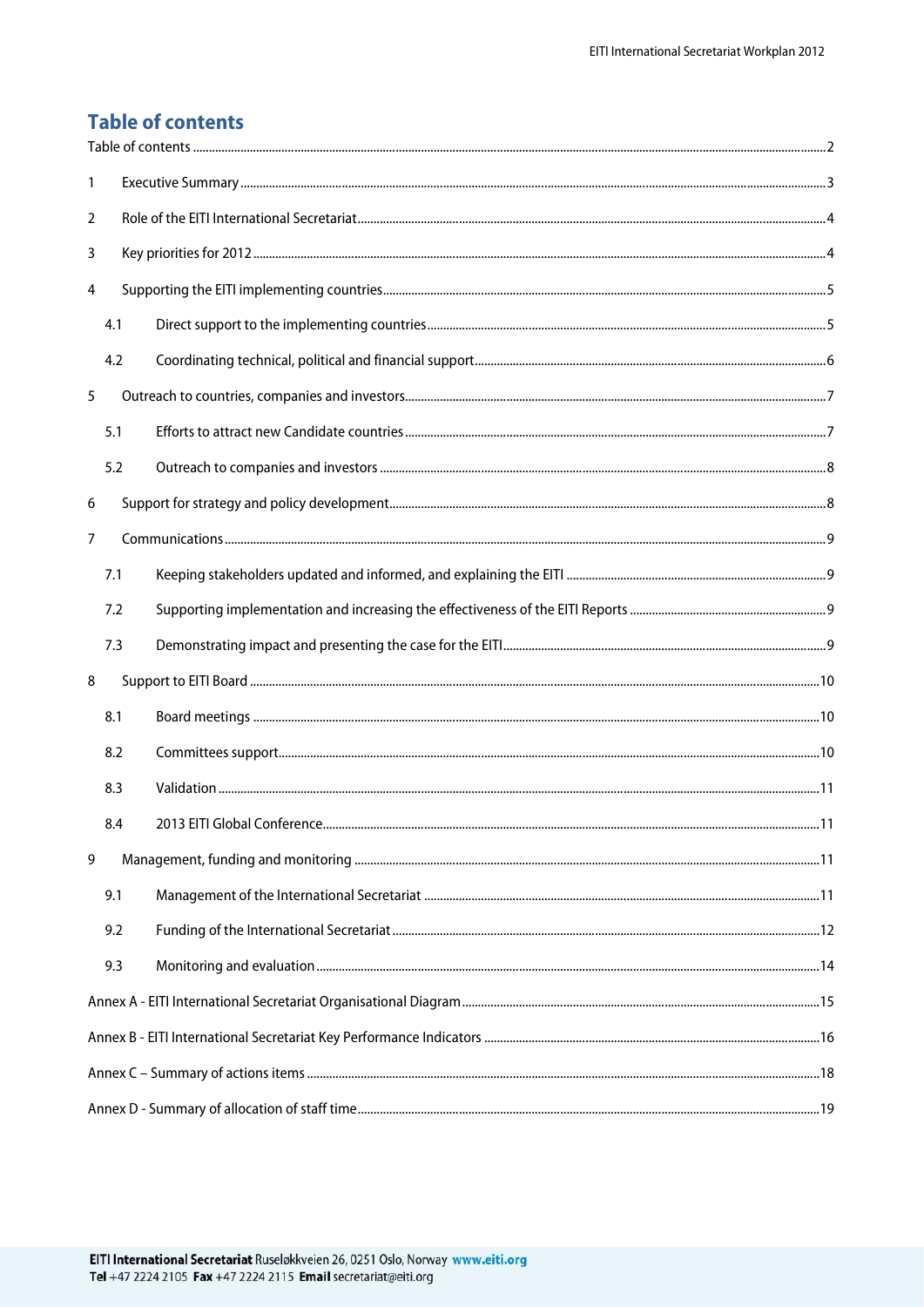# EITI INTERNATIONAL SECRETARIAT WORKPLAN 2012

## **1 Executive Summary**

2012 is set to be an exciting year for EITI implementation, outreach and policy development. **Firstly**, for implementing countries, the 2011 edition of the EITI Rules now emphasises regular and timely EITI reporting and sets a limit on the amount of time that a country can have the status of an EITI Candidate country. In order to meet these requirements, implementing countries will need to publish reconciliation reports covering more than 60 fiscal years by the end of 2012 or soon thereafter. Seven countries are required to publish reports covering three or more fiscal periods. A third of the EITI countries will be undergoing EITI Validation or a Secretariat review. Three countries<sup>1</sup> risk being delisted from the EITI if they are not found to be Compliant in their second Validation in 2012.**Secondly**, in addition to the recent announcement of the US to implement the EITI, and other commitments from several countries, it is expected that more countries will commit to EITI implementation. Intense efforts are required to assist countries in their discussions and preparations for implementing the EITI. Strengthening the EITI as the global standard in resource transparency also requires bringing more extractive companies and investors to support the EITI. **Finally**, a strategic review initiated by the Board in 2011 to guide the future of the EITI will require substantial work in 2012, including the development of proposals and recommendations for consideration at the 2013 EITI Global Conference. Facing these challenges will require ruthless prioritisation and efficient use of resources.

The role of the International Secretariat is to support the Board in making the EITI the accepted standard for transparency in the oil, gas and mining sectors, and it is responsible for the day-to-day running of the EITI Association. In 2012, the International Secretariat's activities will be focused on:

- Continuing support to implementing countries, in particular focusing on regular reporting and other aspects of the new Rules, and the agenda beyond compliance.
- Strengthening the EITI as a global standard through continued targeted outreach activities to countries, companies, investors and like-minded organisations and initiatives.
- Developing strategic and policy options, including proposals and recommendations for consideration at the 2013 EITI Global Conference.

This workplan reflects these key priorities and sets out the International Secretariat's core activities for 2012. The workplan is structured as follows: section 1 details the role of the Secretariat; section 2 considers the key priorities set out above; sections 3 to 5 provide details on the planned activities; and sections 6 to 8 address enabling and organisational activities such as communications, management, funding and monitoring. Each section of the workplan includes key action items and indicative resource requirements. The annexes to the workplan include:

- the International Secretariat organisational diagram (Annex A)
- updated Key Performance Indicators (Annex B)
- action items (Annex C)
- summary of allocation of staff time (Annex D)
- summary of country support for 2010 (Annex E)

The EITI International Secretariat concludes that it will increase in staff and other resources in 2012. Recruitment for a new regional director is already underway and a conference manager will be needed in 2012. Consideration will be given as to whether an additional full-time senior staff member is required. Overall, the budget is foreseen to grow by 10%, and the headcount will increase from the equivalent of 12 full-time staff to 15-16.

 $1$  Gabon, the Republic of Congo and Sierra Leone.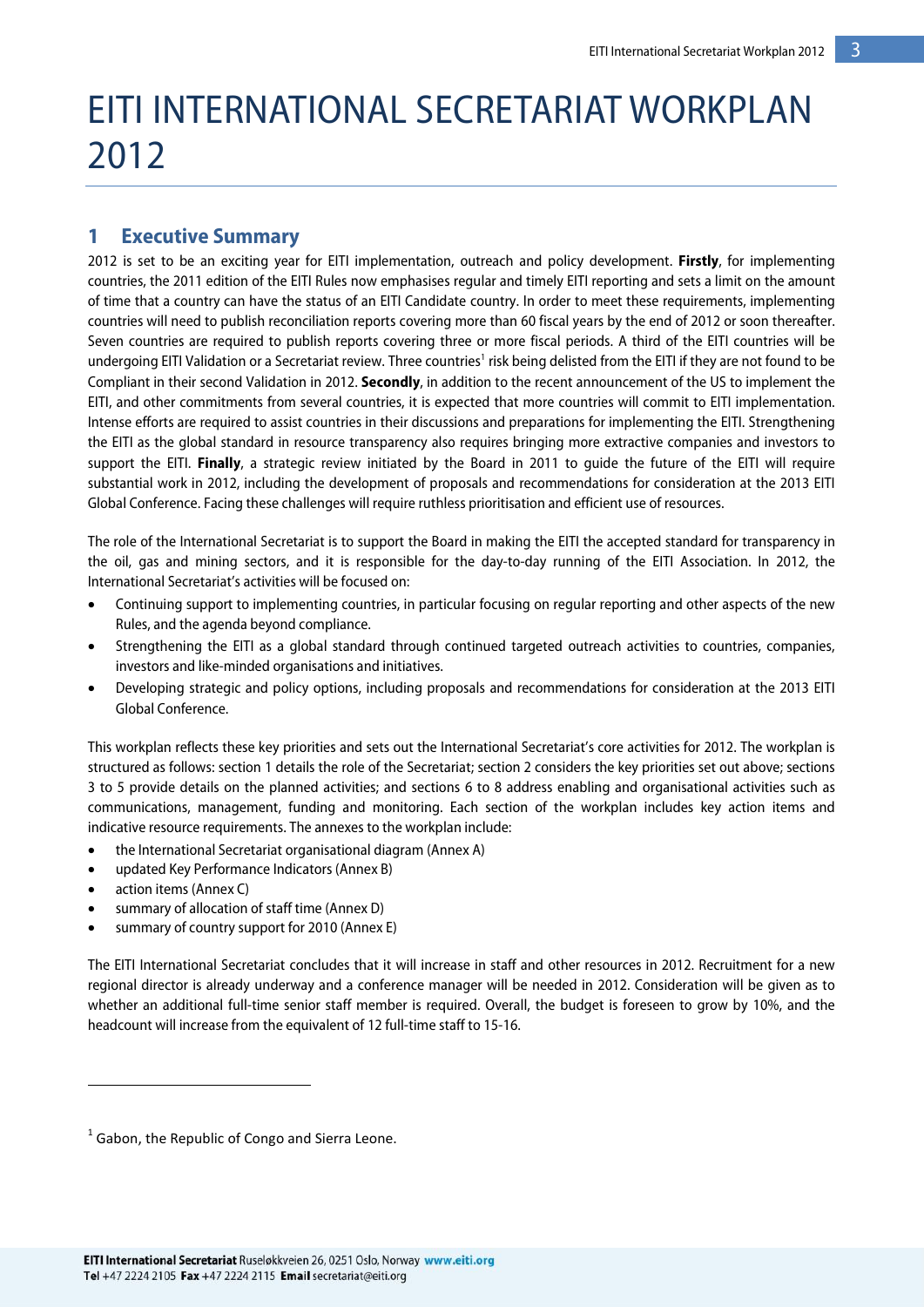## **2 Role of the EITI International Secretariat**

This section sets out the role of the EITI International Secretariat as established in its various core documents:

- Support to the Board in implementing its mandate and decisions: the EITI International Secretariat acts by developing policy, drafting papers, preparing agendas, overseeing translation of documents and making other practical arrangements for Board meetings. The International Secretariat also plays a key role in convening and supporting the deliberations of the Board committees and working groups, and ensuring effective communication and information exchange via board circulars.
- Support to implementing countries with a continued focus on providing explanations and guidance, facilitating lessonlearning, and promoting good practice to achieve compliance and strengthen EITI implementation in Compliant countries.
- Coordinating technical, political and financial support to mobilise technical and other support provided to implementers by the network of international agencies, civil society organisations, companies, and peers, operating in each country, and to promote its effectiveness.
- Outreach and advocacy activities: targeted outreach activities to countries, companies and investors.
- Communications and good practice: promote awareness of the EITI's objectives and activities.
- Stakeholder relationship management: while governments are primarily responsible for implementation, the success of the EITI relies on the engagement of all the other stakeholders – supporting governments, companies and civil society.

## **3 Key priorities for 2012**

**Table 1 – Overview of EITI activity in 2012**

In supporting the Board to achieve the EITI Principles and Criteria, the International Secretariat will give **priority** to **strengthening EITI implementation** and effectiveness in the 35 implementing countries. In particular, emphasis will be given to **increasing the number of EITI Compliant countries**.

Table 1 highlights the increase in EITI Reporting expected in 2012 and the continuing demand for Validation and Secretariat reviews.

|                                                | Number of implementing counties as of 1/1/2012                      | 35       |
|------------------------------------------------|---------------------------------------------------------------------|----------|
| Of which                                       | Compliant                                                           | 12       |
|                                                | Candidate                                                           | 23       |
|                                                | Number of fiscal years covered in EITI Reports to date (since 2005) | 81       |
|                                                | Number of fiscal years in EITI Reports required in 2012             | 60       |
| Validations conducted to date                  |                                                                     | 25       |
| <b>Estimated number of Validations in 2012</b> |                                                                     | $8 - 10$ |
|                                                | Secretariat reviews conducted to date (in 2010 & 2011)              | 8        |
| Secretariat reviews likely in 2012             |                                                                     | $8 - 10$ |

Since 2005, 29 countries have produced EITI reconciliation reports covering 81 fiscal years of data. The 2011 edition of the EITI Rules emphasises regular and timely EITI reporting. The Secretariat estimates that in order to meet these requirements, implementing countries will need to publish reconciliation reports covering 60 fiscal years by the end of 2012 or soon thereafter. Seven countries are required to publish reports covering three or more fiscal periods. In short, the Secretariat expects that there will be a **large increase in the number of EITI Reports**. While the Secretariat does not formally approve or ratify EITI Reports, it has been demonstrated that **well-timed and targeted support from the Secretariat can significantly increase the quality of EITI Reports** and help address barriers to Compliance prior to Validation. This support is crucial, not least because the 2011 edition of the EITI Rules set a limit on the amount of time that a country can be a Candidate (see section 3).

Since 2009, 25 countries have completed Validation. Twelve are EITI Compliant and five are following a 'Secretariat Review' to verify corrective actions undertaken following Validation. In 2012, three countries (Gabon, the Republic of Congo and Sierra Leone) will be conducting their second Validation. Failure to achieve Compliance will result in delisting. A further four countries will be conducting Validation for the first time and the International Secretariat expects that a number of other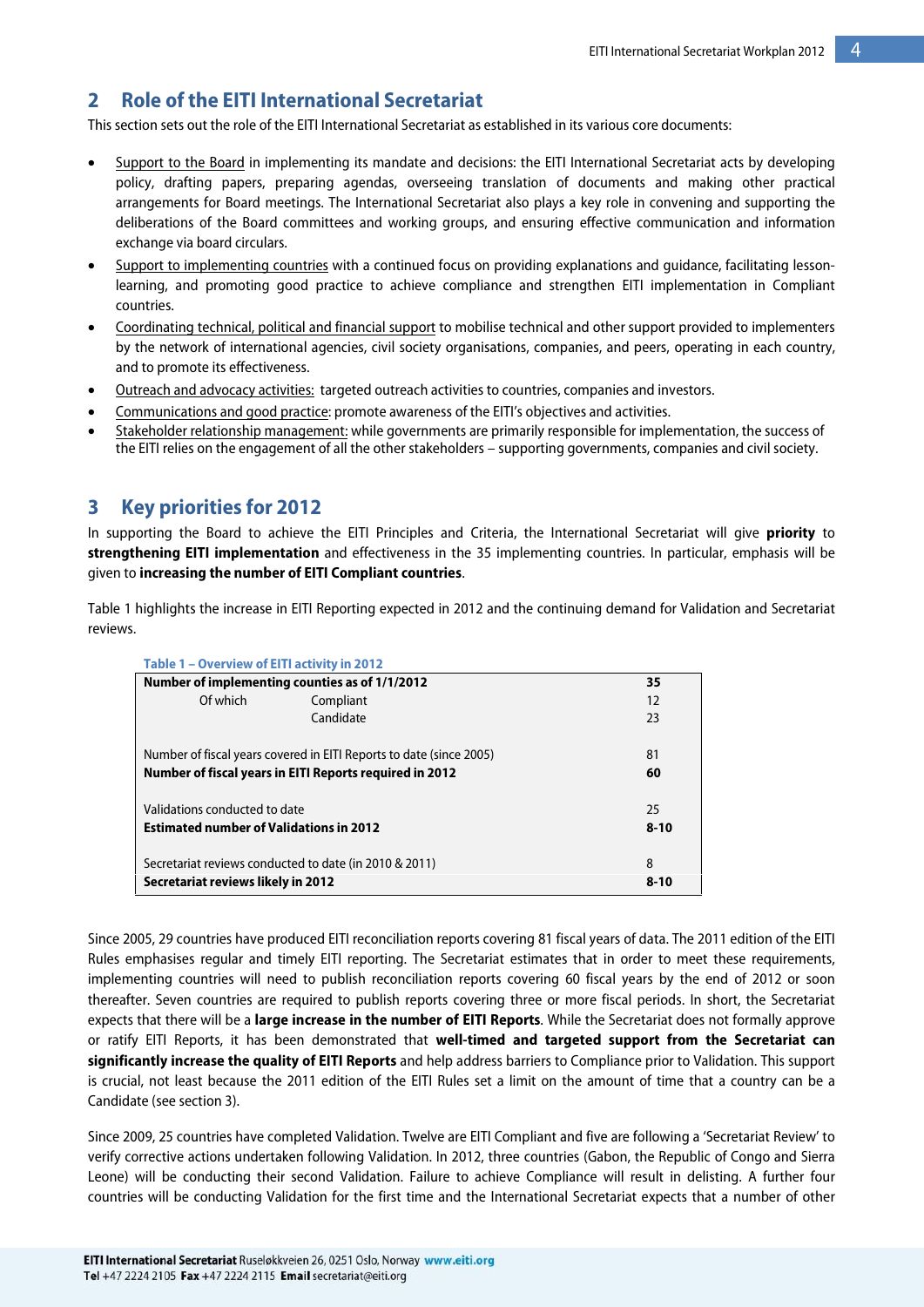countries will conduct Validations earlier than required. In addition, the Secretariat estimates that it will be tasked to conduct 8-10 Secretariat reviews. Collectively, this implies **a continuing high level of demand for Validation and Secretariat reviews**. The Secretariat also plays a key role in monitoring progress following Validation.

The **second priority in 2012** of the International Secretariat's 2012 work programme will be to continue to strengthen the EITI as the internationally accepted standard for resource revenue transparency. The International Secretariat, in consultation with the EITI Outreach and Candidacy Committee, will continue to play an active role in developing and implementing outreach strategies, building on lessons learned and best practices.

This includes supporting countries in their preparations for submitting candidacy applications in line with the EITI Requirements and ensuring that countries are adequately prepared for successful and timely implementation of the EITI. Consolidation of the EITI as global standard will also require strengthened collaboration and developing partnerships with organisations working towards similar objectives, such as the Natural Resource Charter. The International Secretariat will also continue reaching out to extractive companies and institutional investors not supporting the EITI.

**The third priority** will be to support strategic and policy development to ensure the EITI contributes more fully to improve the management of the natural resource wealth. In 2011 the EITI Board established a Strategy Working Group tasked with examining options and making recommendations regarding the strategic direction of the EITI for the next 3-5 years. The International Secretariat provides support to the working group. It is anticipated that the Board will commission further work in 2012 relating to the Principles, Criteria and scope of the EITI, the system for assessment and compliance, the communication and use of EITI reports, linkages with other governance reform programmes and technical assistance provision, governance and organisation.

## **4 Supporting the EITI implementing countries**

As of September 2011, 35 countries were implementing the EITI with twelve having achieved Compliant status. 29 countries had published EITI Reports. Several Candidate countries were preparing to complete Validation while others were still working through the implementation phases. Some Candidate countries were newer to the process, and others were experiencing political instability. Even more than in previous years, the International Secretariat will provide guidance on the EITI Requirements throughout the implementation process. The International Secretariat has an important role in liaising with the EITI Board, the World Bank and other supporting countries and organisations to ensure that countries needing technical assistance receive it in a timely manner.

In practice, the Secretariat supports implementing countries by the following:

- Providing advice, guidance, and training on the EITI Rules and Requirements:
	- o Directly to implementing countries.
	- $\circ$  Through collaboration with partners in developing guidance materials (e.g. collaboration in 2012 with the World Bank to produce the new version of their EITI handbook).
	- o By working with partners in delivering targeted training to EITI stakeholders.
- Being available to stakeholders to explain the Rules during sign-up, implementation and Validation.
- Offering general and specialised training on implementation and Validation in line with the EITI Rules.
- Being a knowledge centre for best practice by gathering and disseminating lessons and good practice, and by facilitating peer learning.
- Conducting reviews to analyse and draw best practice for use by other stakeholders (scoping studies, MSG Terms of Reference, Terms of Reference for reconcilers, including reporting templates, EITI Reports, EITI Communications plans)
- Holding regular national coordinator meetings for mutual learning.
- Overseeing Validation processes and provide advice, guidance and training on validation objectives and procedures:
	- o Reviewing Terms of Reference for validators.
	- o Providing no objection to validator contracts.
	- o Reviewing draft EITI Validation Reports.

## **4.1 Direct support to the implementing countries**

All 35 EITI implementing countries, including the 12 that have achieved Compliant status, will need to publish reconciliation reports covering more than 60 fiscal years by the end of 2012 or soon thereafter. Countries that have completed their Validations will be acting on Validation recommendations and working on strengthening implementation. Several Candidate countries will be preparing to complete Validation and other Candidate countries are still working through the early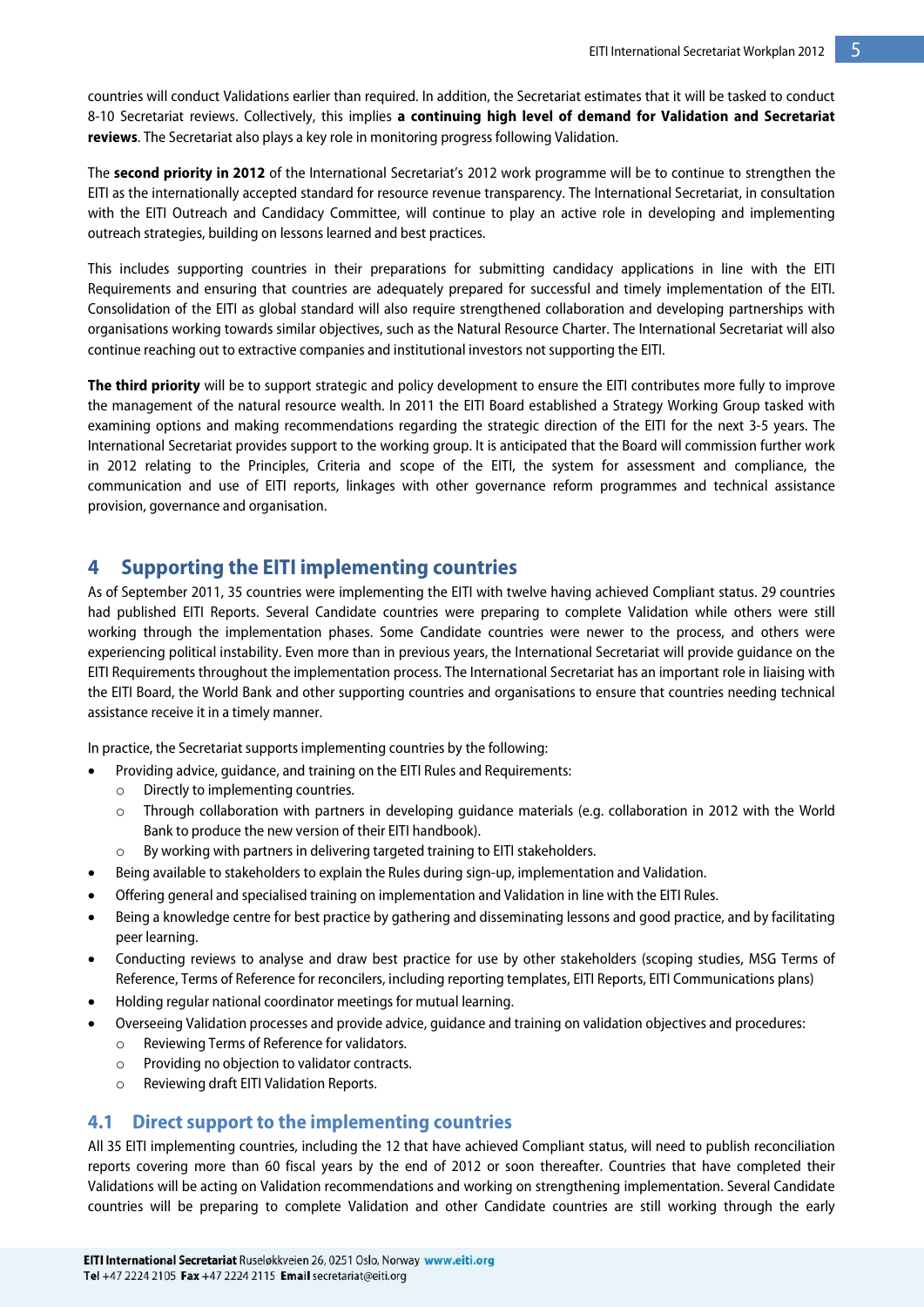implementation phases. The International Secretariat will continue to provide advice on the reporting process, promote stakeholder dialogue and coordinate technical assistance inputs to all countries according to their different stages in the implementation process.

#### The International Secretariat will:

Action 1 – Provide timely advice, guidance and training to the national coordinators and wider multi-stakeholder groups in all implementing countries throughout the process.

#### **4.1.1 Training for implementing countries**

The International Secretariat will continue its partnership with the German technical assistance provider GIZ to implement the next year of the training cycle for EITI countries which Germany has funded since 2008. In 2012, GIZ and the International Secretariat will continue offering courses to enable stakeholders to improve implementation and to inform newly interested countries about the EITI Requirements. The Secretariat will also continue to provide coordination between the various EITI related training programmes offered by RWI, PWYP, the World Bank, PETRAD and others.

#### The International Secretariat will:

Action 2 - Provide support to GIZ and other providers of tailored courses on EITI implementation and communication for implementing and outreach countries.

#### **4.1.2 Sharing experiences with national coordinators**

The International Secretariat will continue to bring together the national coordinators from implementing countries to ensure training, peer-to-peer learning and sharing of experiences, with the aim that EITI implementation continues to be a key element of ensuring improved implementation and strengthening the EITI brand. It will also organise a national coordinators meeting and continue sending national coordinator circulars.

## The International Secretariat will:

Action 3 – Bring together EITI national coordinators to consult and share on policy and plans in the run up to the Global Conference; enhance peer learning and collaboration; and to draw together best practice.

### **4.1.3 Regular and improved reporting**

As of September 2011, a total of 29 EITI Reports have been produced by countries implementing the EITI. In accordance with the EITI's Rules, the scope and structure of EITI Reports are largely determined by the national EITI multi-stakeholder groups (MSG) to ensure local ownership of the EITI process. As a result, EITI Reports vary widely in terms of the sectors covered, aggregated or disaggregated data, regularity of the reporting cycle and the reporting currencies. The regularity of reporting also varies widely.

In 2012, countries will be implementing new provisions for reporting as defined in the 2011 edition of the EITI Rules, including regular reporting. It is expected that many countries will need support to conform to this Requirement, especially those needing to cover several years in their next reporting cycle.

#### The International Secretariat will:

Action 4 – Provide targeted assistance to countries in their preparations to comply with new reporting requirements.

Action5 – Assess, internally, the quality of the EITI reconciliation reports to improve guidance to countries on their reporting processes. Compile basic information from EITI reconciliation reports in an internal database. Make this information available on the EITI website.

Action6 – Encourage the use of valuable information in the EITI reconciliation reports for wider analysis and follow up of the extractive sector both in-countries and globally.

## **4.2 Coordinating technical, political and financial support**

Implementation is the responsibility of national EITI stakeholders. Yet, technical and financial assistance is available from a large number of partners in the EITI movement such as the World Bank, regional development banks, and multilateral and bilateral donors. The success of the EITI in most countries relies on the engagement of all of these stakeholders, as well as the companies and civil society. The Secretariat seeks to ensure coordination between implementing countries and these assistance providers to ensure that EITI implementers have access to political, financial and technical support. The Secretariat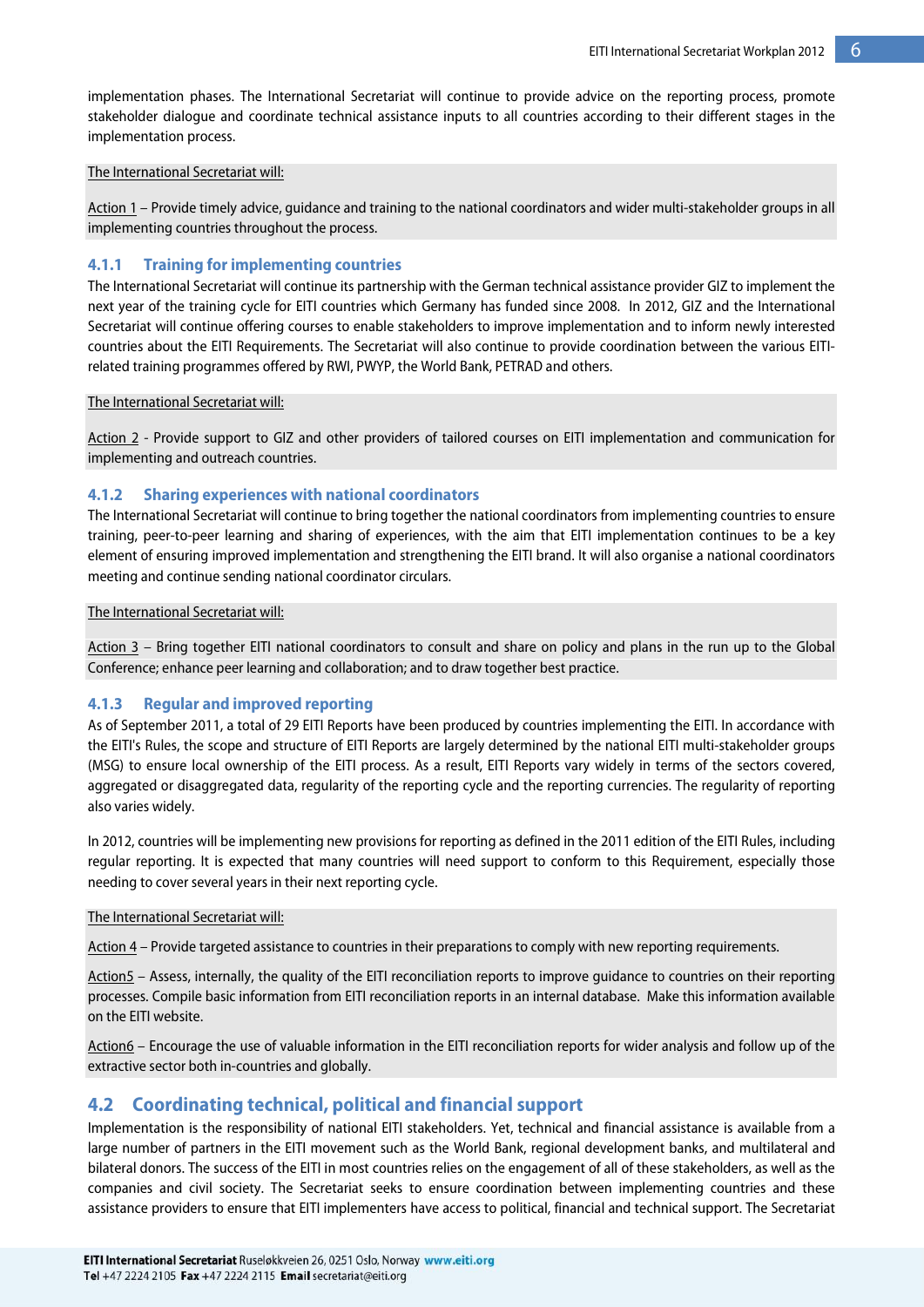closely follows in-country implementation and the findings of reporting and Validation processes to guide and inform this coordination. As a platform for the exchange of experience and information, the Secretariat welcomes a constant dialogue and collaboration with all partners.

For development agencies and technical assistance providers, the Secretariat's role will include:

- Using its networks and know-how to bring these agencies together and bring coordinating energy to the activities at the national level.
- Facilitating international roundtables of EITI technical assistance providers to keep stakeholders informed, build networks and come to an increasing joint understanding of each agency's comparative advantage.
- Sharing lessons learned in EITI implementation with other initiatives that seek to enhance transparency and accountability.

Internationally, engagement with these groups will take a number of forms: EITI materials, e-mails, telephone conversations, presentations and conferences and face-to-face meetings. The International Secretariat engages with key agencies regularly, specifically the World Bank, Publish What You Pay, the Revenue Watch Institute, and the Norwegian Oil for Development.

At the national level, most of the engagement takes place in capitals, but the International Secretariat uses its networks and know-how to bring these agencies together and bring coordinating energy to the activities.

Direct technical assistance and funding to support implementation is led by stakeholders other than the International Secretariat. The International Secretariat seeks to ensure coordination between implementing countries and technical and financial assistance providers to ensure that EITI implementers have access to political, financial and technical support. Main providers are the World Bank, regional development banks, other international development agencies, bilateral agencies and international civil society organisations.

#### The International Secretariat will:

Action 7 - Engage with key international stakeholders that provide support to implementing countries to stimulate coordination and appropriate technical and financial interventions, improve the quality of technical assistance and share lessons learnt and best practice.

#### Resource requirements

**Supporting the EITI implementing countries** is anticipated to require ≈400% of one policy staff member's time and 100% of one "Administrative + Intern" staff member's time.

## **5 Outreach to countries, companies and investors**

## **5.1 Efforts to attract new Candidate countries**

Many key resource-rich countries are still not part of the EITI. Several countries are considering implementing the EITI and others could potentially implement the EITI, but have yet to be engaged in a dialogue on pondering EITI implementation. A great number of actors are involved in promoting the EITI in these countries and the International Secretariat may need to provide direct and usually high level advocacy, coordinate the efforts of others and encourage more peer and regional pressure.

The International Secretariat has therefore developed a set of Criteria for prioritising and maximising its outreach efforts:

- Risk of the resource curse potentially high numbers of negatively affected people.
- Strategic importance for the EITI, e.g., major economy or particularly significant for the scope of the EITI.
- Government commitment to the EITI and likelihood of effective implementation.
- Comparative advantage of the International Secretariat over other partner institutions.

Based on these criteria, the International Secretariat has identified the following outreach priorities: Australia, Brazil, Chile, Colombia, Mexico, Papua New Guinea, the Philippines, South Africa, South Sudan and Uganda. The Secretariat is also intensifying outreach efforts in the Middle East and North Africa, particularly in Egypt and Libya.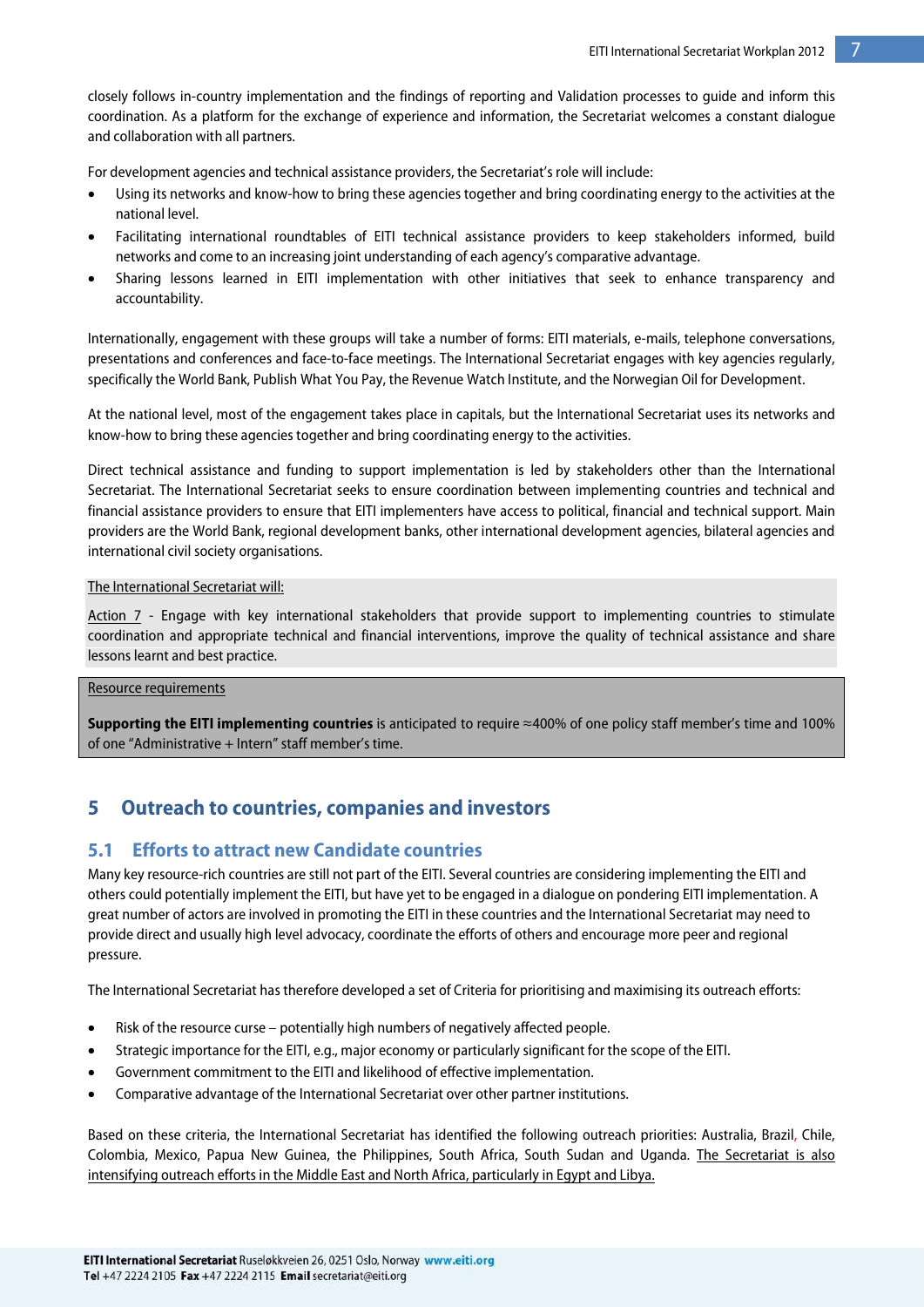#### The International Secretariat will:

Action 8 –Provide guidance and support to countries applying for candidacy and assessing candidate applications before they are submitted to the Outreach and Candidacy Committee and the Board.

Action 9 - Work closely with the Outreach and Candidacy Committee and other stakeholders in supporting and coordinating efforts to encourage resource rich countries to implement the EITI.

## **5.2 Outreach to companies and investors**

Efforts need to continue to ensure that companies understand the importance and value of their support, in particular at the implementing country level. The International Secretariat will facilitate more peer discussion, support, training and best practice activities with supporting companies in 2012.

Institutional investors have provided support to the EITI from the beginning, encouraging new companies and investors to support the EITI and deepen engagement with the existing ones. In 2012, more work will need to be done to enlist many of the small- and medium-sized companies operating in EITI implementing countries. The International Secretariat has started to identify these companies to make it easier for investors to focus their outreach and recruitment efforts. The International Secretariat will continue with this work in 2012 and will seek collaboration to identify new institutional investors that are not yet supporters of the EITI, for targeted outreach.

In addition to assisting implementing countries and coordinating providers of technical and financial support, the International Secretariat works with companies and investors in:

- Promoting understanding of the importance and value of company and investor support, in particular at the implementing country level. This involves facilitation of peer discussion, support, training and best practice activities with supporting companies.
- Enlisting oil, gas and mining companies operating in EITI implementing countries to become international-level EITI Supporting Companies.
- Collaborating with institutional investors to target companies and investors that have not yet become supporters of the initiative.

The International Secretariat will:

Action 10 –– Provide more information and facilitate more peer discussion, support, training and best practice activities with supporting companies and institutional investors in 2012.

### Resource requirements

**Outreach to countries, companies and investors** is anticipated to require ≈100% of one policy staff member's time and 10% of one "Administrative + Intern" staff member's time.

## **6 Support for strategy and policy development**

In 2011, the EITI Board established a Strategy Working Group tasked with examining options and making recommendations regarding the strategic direction of the EITI for the next 3-5 years. The Secretariat provides support to the working group. It is anticipated that the Board will commission further work in 2012 relating to the Principles, Criteria and scope of the EITI, the system for assessment and compliance, the communication and use of EITI Reports, linkages with other governance reform programmes, and technical assistance provision, governance and organisation. It is expected that this work will culminate in proposals and recommendations for the consideration of stakeholders at the 2013 EITI Global Conference.

#### The International Secretariat will:

Action 11 - Provide support to the Board and the Strategy Working Group.

Resource requirements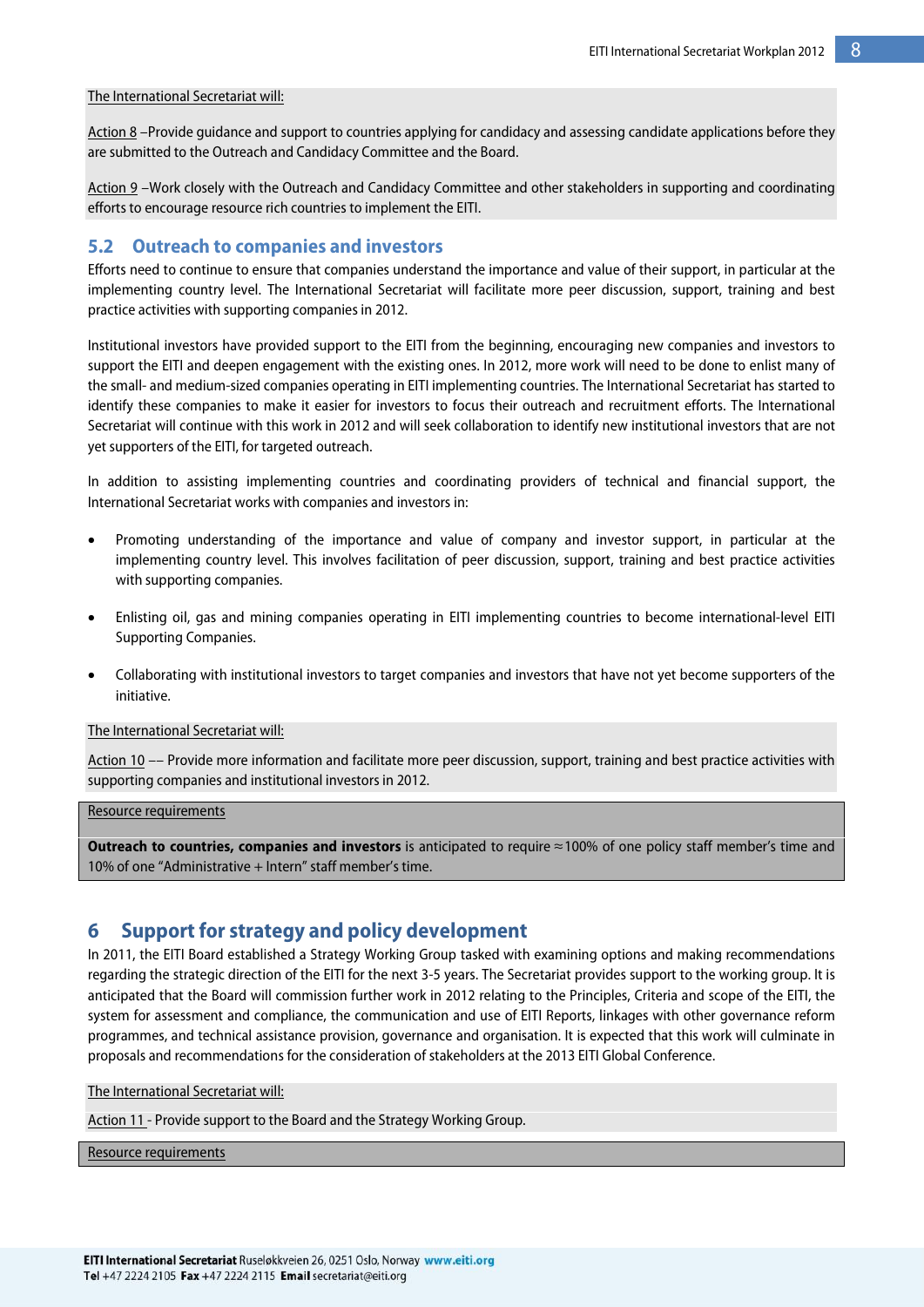**Support to strategy and policy development** is anticipated to require ≈100% of one policy staff member's time and 10% of one "Administrative + Intern" staff member's time.

## **7 Communications**

EITI communications activities will follow implementation of the two-year Communications Strategy and the three strategic priorities set out earlier in this workplan: strengthening EITI implementation, strengthening EITI as an international standard, and supporting the development of EITI strategy and policy. Each of these priorities requires effective communications efforts. The following action points for 2012 derive from those strategic priorities.

## **7.1 Keeping stakeholders updated and informed, and explaining the EITI**

The International Secretariat will develop its main communications channels including the EITI website, the newsletter and fact sheets. Priority will be given to improving accessibility for all stakeholders, taking into account certain technical limitations of target audiences in a range of regions. In order to maintain its role as a resource centre about transparency of natural resource revenues, the EITI website will be upgraded with improved accessibility and be multi-lingual.

Work will also continue on creating targeted messages to each stakeholder group and developing tools to easily and effectively organise and deliver these messages. The International Secretariat will continue to further increase its presence in the social media space, especially on Twitter, Facebook and GOXI. Other channels such as YouTube, Vimeo, Flickr, SoundCloud and SlideShare will be used when relevant.

The International Secretariat will handle incoming queries from the media, actively engage with targeted media, issue press releases on important news from the EITI and contribute articles to targeted publications.

#### The International Secretariat will:

Action 12 - Update the EITI website and social media channels, issue newsletter every two months, and update fact sheets.

Action 13 - Engage with media, issue press releases, and write articles for targeted publications.

## **7.2 Supporting implementation and increasing the effectiveness of the EITI Reports**

The International Secretariat will undertake projects to ensure the availability and usefulness of the data from EITI Reports.

The International Secretariat will follow-up on communications activities and encourage the use of the EITI Communications guide with training activities, documents and toolkits. It will facilitate peer-learning through the network for national EITI communications managers and through training seminars in collaboration with GIZ. These efforts will focus on best practice in reaching stakeholders, especially citizens and communities with information.

The International Secretariat will:

Action14 - Develop the network for national EITI communication managers and organise further training activities.

## **7.3 Demonstrating impact and presenting the case for the EITI**

The International Secretariat will continue to collect, document and present stories, studies and other evidence of the impact the EITI is making. These efforts will build on the "EITI Progress Report 2009-2011" publication.

The International Secretariat will:

Action15 - Develop materials demonstrating impact and plan for communicating these

Resource requirements

Communications is anticipated to require≈120% of one policy staff member's time and 50% of one "Administrative + Intern" staff member's time.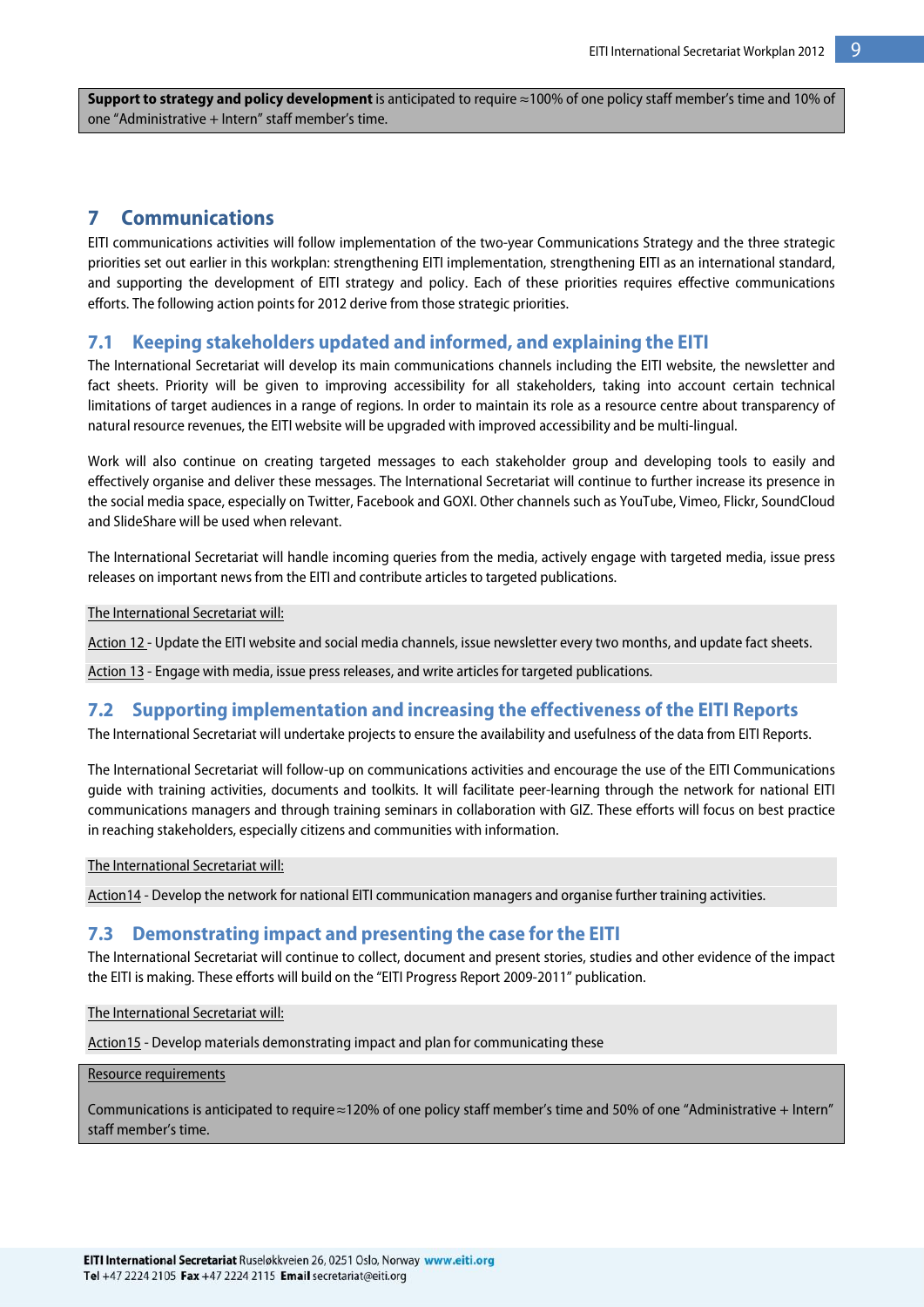## **8 Support to EITI Board**

## **8.1 Board meetings**

The International Secretariat will work with the Chair and Board to develop policy, draft papers specifically on policy guidance and recommendations, prepare agendas, provide activity reports, oversee translation of documents and make other practical arrangements for Board meetings. The Secretariat will organise at least three EITI Board meetings in 2012 and provide the Board with the necessary support and documentation for all decisions taken both in Board meetings and through the mechanism of Board circulars.

### The International Secretariat will:

Action 16 - Organise Board meetings and prepare Board circulars.

## **8.2 Committees support**

## **Outreach and Candidacy Committee**

In line with 4.1 above, the International Secretariat will:

- Keep the Committee apprised of progress in countries that are working towards making an application for EITI Candidate status.
- Assess applications for EITI candidacy.
- Keep the Committee informed of outreach efforts.
- Support the Committee's efforts to strengthen and coordinate strategies for outreach.

## **Rapid Response Committee**

The Board's Rapid Response Committee (RRC) has proven to be important for the EITI's rapid responses to political developments. Facilitated and chaired by the International Secretariat, it is foreseen that the RRC will, also in 2012, have to respond quickly to cases in which civil society or other stakeholders in Candidate countries were excluded from playing a fully active role in participating in national EITI processes.

#### **Finance Committee**

In 2012, the International Secretariat will support the committee in the strategic management of the EITI's financial resources and the monitoring of the 2012 budget. It will provide annual accounts for the last accounting period and regular accounts updates throughout the year.

#### **Governance Committee**

In 2012, it is foreseen that the International Secretariat will support the Governance Committee in developing a number of policy papers. The International Secretariat will assist in the governance of the EITI Association by facilitating discussions on certain issues and the development of policies by the Governance Committee.

#### **Nominations Committee**

The International Secretariat will convene the Nominations Committee to facilitate the renewal of the Board membership before the 2013 Members Meeting.

## **Audit Committee**

In 2012, the Secretariat will commission its auditor to provide audited accounts to the Board, convene the Audit Committee, ensure that it can review the 2011 audit report and recommend any appropriate corrective actions.

#### **Validation Committee**

The International Secretariat will provide support to the Validation Committee specifically by:

- Making recommendations on accredited validators.
- Reviewing the Terms of Reference for country Validations.
- Providing no objection to contracts for contract Validations.
- Reviewing draft Validation reports.
- Reviewing final Validation reports and making recommendations.
- Communicating the comments of the Validation Committee to the countries.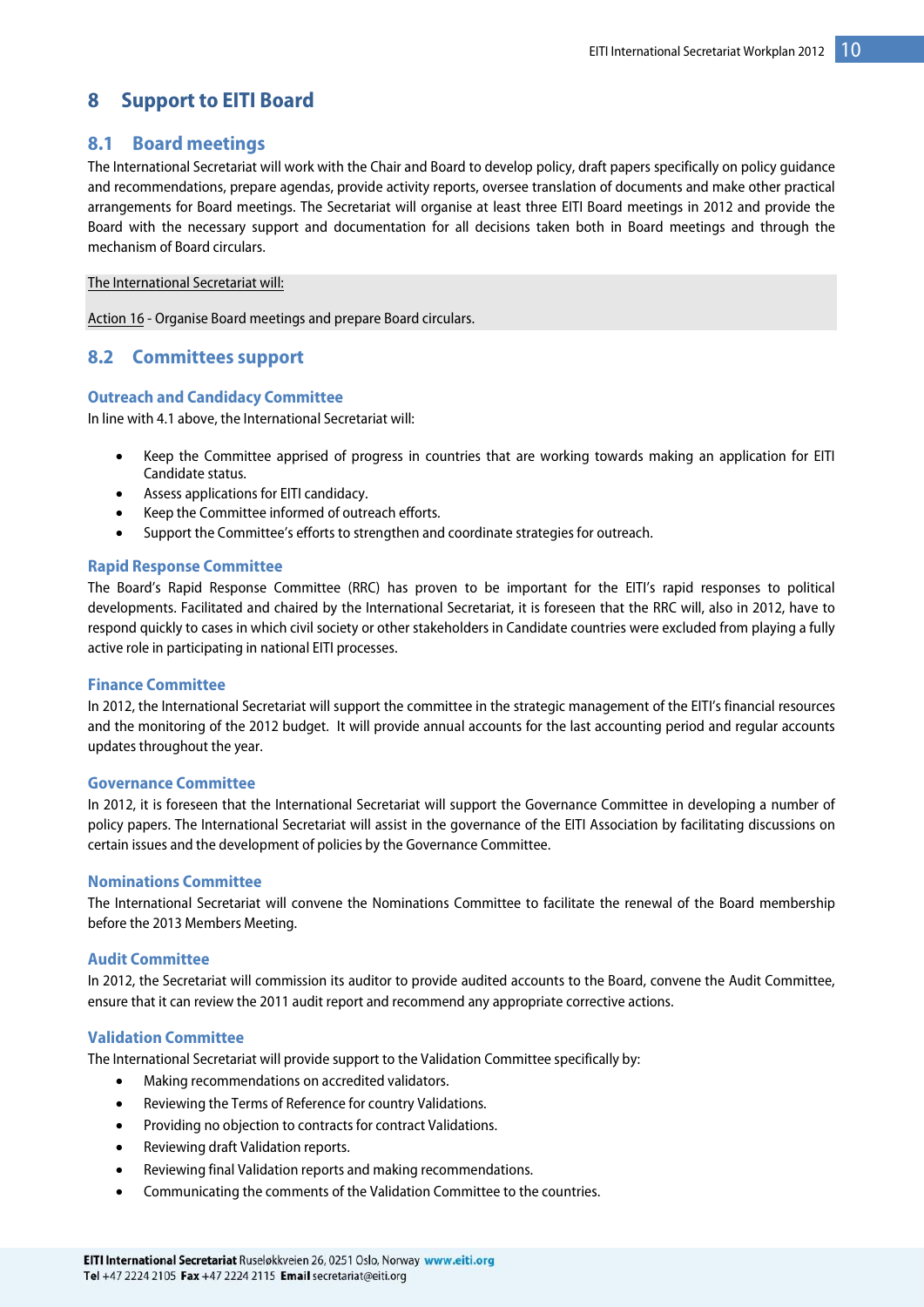*See separate section on validation for more detail.*

#### The International Secretariat will:

Action 17 - Provide full support to the committees as requested and required.

## **8.3 Validation**

Validation is the EITI's quality assurance mechanism and an essential feature of the EITI methodology. It supports continuous improvement in EITI implementation and safeguards the EITI by verifying that EITI implementation adheres to the agreed standards. The EITI Board uses the Validation Reports to determine whether a country has become EITI Compliant. Seven countries have Validation deadlines in 2012. Of these, three countries (Gabon, the Republic of Congo and Sierra Leone) will be conducting their second Validation. A further four countries will be conducting validation for the first time:

| <b>Country</b>    | <b>Deadline</b> |
|-------------------|-----------------|
| Afghanistan       | 09.08.2012      |
| Iraq              | 09.08.2012      |
| Guinea            | 31.08.2012      |
| Chad              | 15.10 2012      |
| Gabon             | 09.12.2012      |
| Republic of Congo | 09.12.2012      |
| Sierra Leone      | 09.12.2012      |

The International Secretariat also that expects a number of other countries will conduct Validations earlier than required. In addition, it estimates that it will be tasked to conduct 8-10 Secretariat reviews. The International Secretariat also plays a key role in monitoring progress following Validation.

The International Secretariat will:

Action 18 – Provide support to countries undertaking Validation.

Action 19 – Conduct Secretariat Reviews as requested by the EITI Board.

## **8.4 2013 EITI Global Conference**

The EITI Global Conference is the highest governance body of the EITI and is due to meet in the first quarter of 2013. Experience shows that preparations need to begin at least one year in advance and should start with options to the Board on potential venues. Following these discussions, there will need to be intensive discussions with potential hosts and further recommendations to the Board.

The International Secretariat will:

Action 20 – Identify venues and explore with possible co-host countries for the 2013 EITI Global conference.

Action 21 – Prepare for the 2013 EITI Global conference.

Resource requirements

**Support to EITI Board** is anticipated to require≈300% of one policy staff member's time and 120% of one "Administrative + Intern" staff member's time.

## **9 Management, funding and monitoring**

## **9.1 Management of the International Secretariat**

The International Secretariat currently has 11 full time staff (recruitment for a regional director for Asia is underway at the time of writing this workplan in October 2011 and is expected to be hired in 2011 or early 2012). Additional support is provided by one intern and four part-time staff members: one language coordinator; one strategic communications consultant; one special advisor; and one assistant to the Chair and (see organisation chart in Annex A and staff allocation to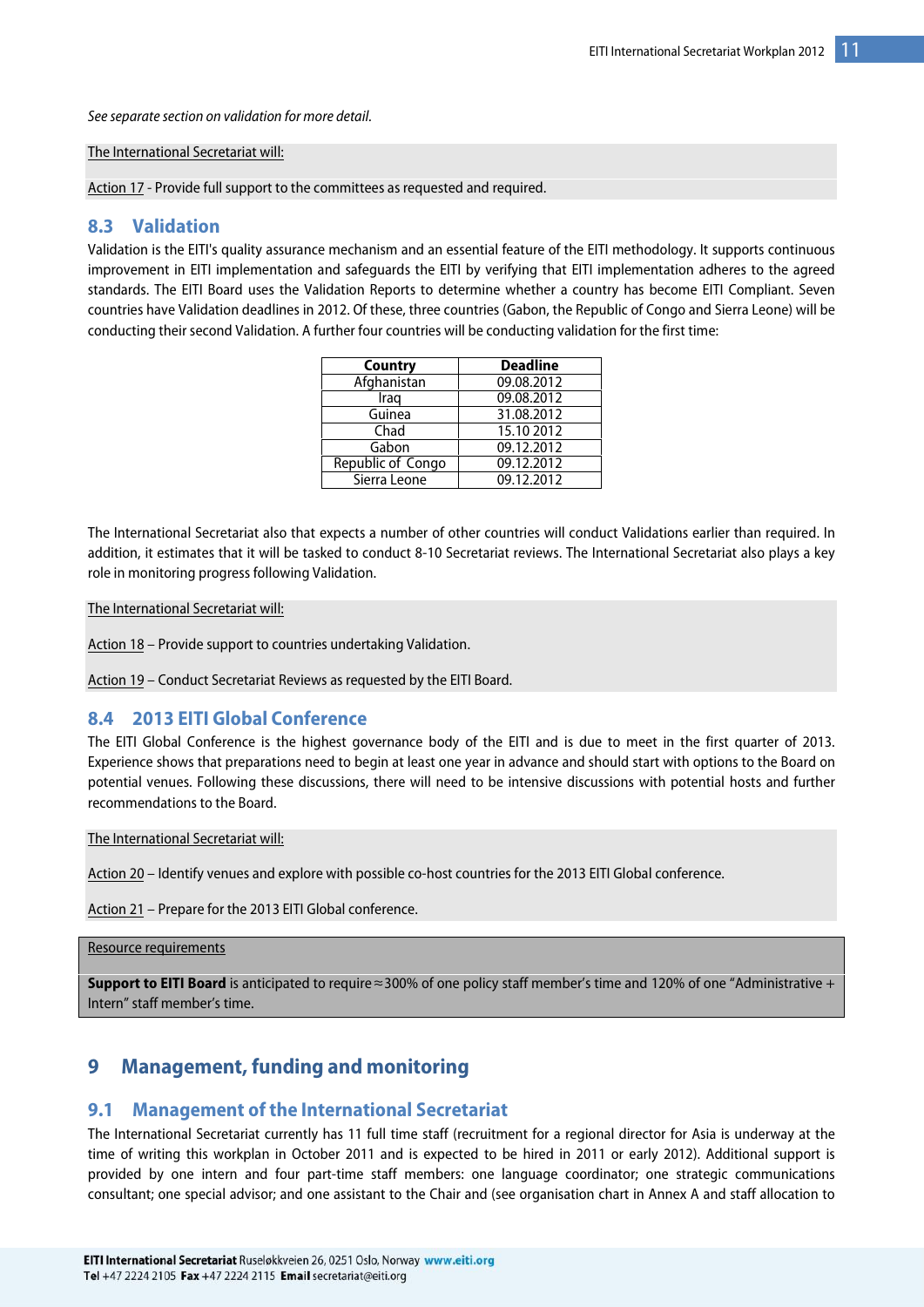work areas in Annex D). The International Secretariat has established internal routines for accounting, human resource management and staff performance appraisal. The accounting principles have been reviewed with the Finance Committee.

The International Secretariat has been able to keep its headcount and costs down by:

- Clear focus on workplan priorities.
- Working through partners with an emphasis on coordination and stakeholder management as well as use of advisers, consultants and researchers.
- Improved administrative routines and office systems.

The International Secretariat strives to ensure that it delivers the action items of the workplan and the Board minutes (see Annex C).

The staffing of the EITI was established at a time when there were far fewer implementing countries and has grown incrementally. Some countries need more intense support than was originally envisaged and in some cases this support can be especially time-consuming due to the size and complexity of the country (e.g. Nigeria, Indonesia and Iraq). Furthermore, the Validation process has taken up more staff time than expected. The International Secretariat is presently recruiting a further regional director to allow more time for technical analysis. Recruitment of a conference manager in 2012 will also be necessary. In addition, consideration will be given as to whether to recruit for one additional full-time senior staff member to meet these demands.

The EITI has an internship programme which has successfully brought through a series of highly talented young professionals. This has proven both effective for team performance and for building the EITI's wider network. It is envisaged that the International Secretariat will continue to employ at least one intern at all times.

#### The International Secretariat will:

Action 22 – Oversee the day-to-day management of the EITI Association

Action 23 - Review its Human Resource strategy to assess internal procedures to ensure maximum efficiency and effectiveness.

## **9.2 Funding of the International Secretariat**

For 2012, the International Secretariat considers a budget of US\$4.15m as necessary and adequate to deliver this workplan. This excludes a reserve of US\$0.5m which is expected to be carried over from 2011 and carried through to 2013, but can be called upon in extreme circumstances. The details of this proposal are set out in the Board paper from the Finance Committee 18-7-C.

This is a US\$330,000 increase (10 %) from 2011. As well as allowing for exchange rate appreciation and inflation, the following significant additional costs are expected to be incurred:

- Increased staffing the Secretariat is already recruiting for a new regional director and is likely to recruit an additional senior staff member in 2012. Other staff resources will also need strengthening during the course of the year, including the need for a Conference manager. In total, staff numbers are expected to increase from the present equivalent of 12 full time staff, to at least 15 by the end of 2012 – an increase of at least 25%. Additionally there are likely to be increased "other staff costs" and "office expenses".
- Increased implementation as outlined earlier.
- Board meetings this line has tended to be under-budgeted in the past.
- Increased communications work see Communications section.

On the other hand, significant savings are expected on Conference costs (no Conference in 2012) and Chair's support (significantly smaller office).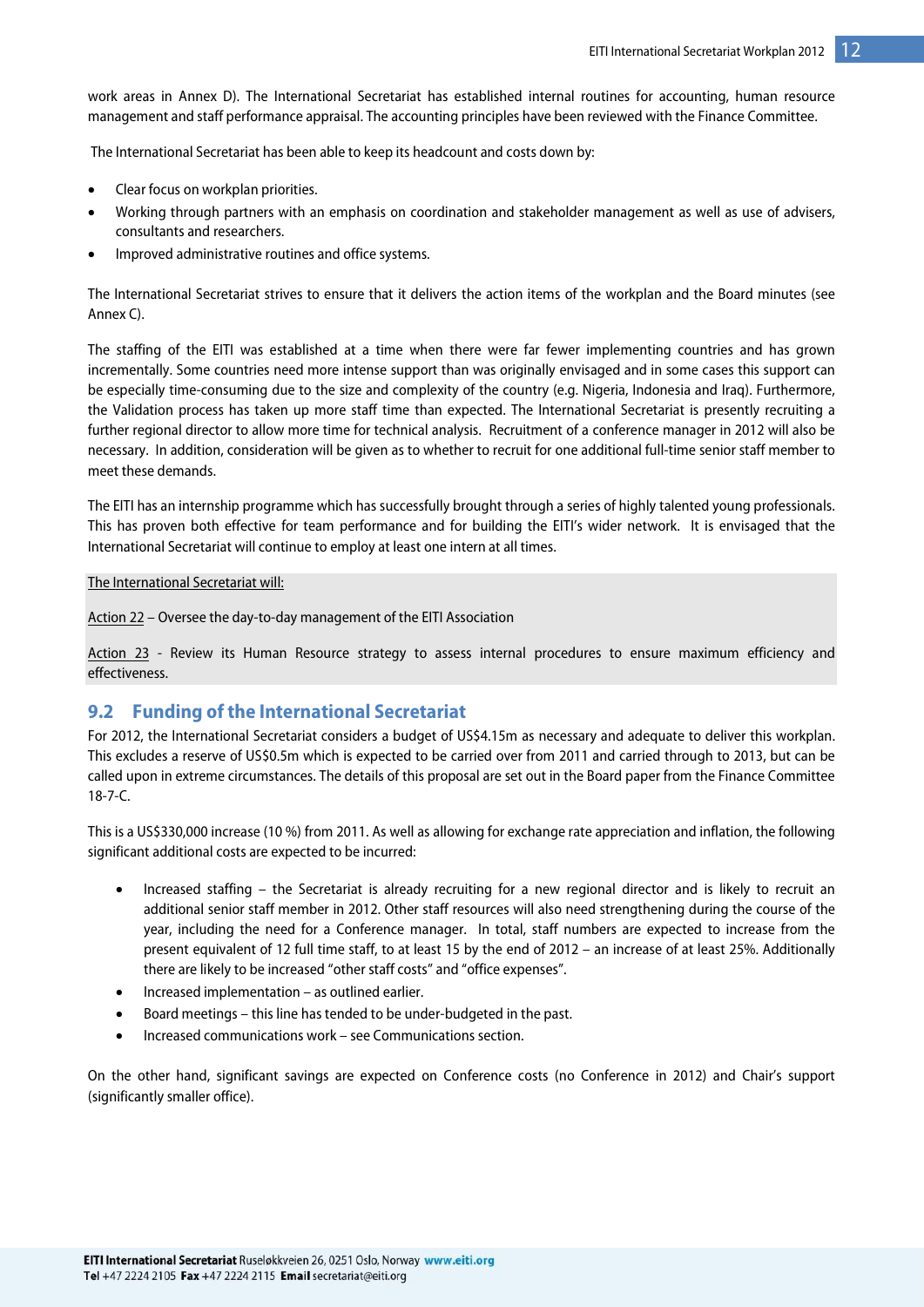| Table 2: Expenditures (US \$)                   |           |                          |              |               |           |                      |
|-------------------------------------------------|-----------|--------------------------|--------------|---------------|-----------|----------------------|
| <b>Description</b>                              | 2008      | 2009                     | 2010         | 2011          | 2012      | 2012                 |
|                                                 |           | <b>Actuals</b>           |              | <b>Budget</b> | Proposed  | Proposed<br>increase |
| Implementation                                  | 211,899   | 167,449                  | 206,902      | 200,000       | 250,000   | 25%                  |
| <b>Outreach</b>                                 | 125,366   | 103,034                  | 148,594      | 150,000       | 150,000   | 0%                   |
| <b>Board meetings</b>                           | 167,661   | 152,696                  | 419,671      | 200,000       | 300,000   | 50%                  |
| <b>Conference</b>                               | 35,126    | 401,829                  | 219,192      | 500,000       | 150,000   | $-70%$               |
| <b>Communications</b>                           | 104,339   | 77,375                   | 95,254       | 100,000       | 125,000   | 25%                  |
| <b>Chair's support</b>                          | 300,360   | 147,093                  | 153,766      | 170,000       | 100,000   | $-41%$               |
| <b>Project consultants</b>                      | 162,391   | 131,697                  | 106,845      | 150,000       | 150,000   | 0%                   |
| <b>Salary</b>                                   | 1,276,726 | 1,266,475                | 1,397,076    | 1,500,000     | 2,000,000 | 33%                  |
| <b>Other staff expenses</b>                     | 249,221   | 49,708                   | 94,268       | 100,000       | 125,000   | 25%                  |
| <b>Office expenses</b>                          | 275,391   | 166,576                  | 179,275      | 200,000       | 250,000   | 25%                  |
| <b>Reserve</b>                                  |           | $\overline{\phantom{m}}$ | 500,000      | 500,000       | 500,000   | 0%                   |
| <b>Contingency</b>                              |           |                          | $\mathbf{0}$ | 50,000        | 50,000    | 0%                   |
| <b>TOTAL EXPENDITURE (excluding</b><br>reserve) | 2,911,435 | 2,663,932                | 3,020,859    | 3,320,000     | 3,650,000 | 10%                  |
| <b>TOTAL EXPENDITURE (including</b><br>reserve) | 2,911,435 | 2,663,932                | 3,520,859    | 3,820,000     | 4,150,000 | 9%                   |

In line with the recommendations of the Revenue Review proposed to the EITI Board, revenues should be sought along the following formula:

- 1. Core contribution from the Government of Norway (US\$600,000).
- 2. Of the remaining requirement:
	- 2.1 50% from supporting countries and NGOs
	- 2.2 50% from the private sector including investors with a target of 2/3 from the oil industry and 1/3 from the mining and minerals industry

In practice, this will require:

- an 11% increase in funding from the supporting countries
- an 11% increase in support from companies

The Budget proposal paper from the Finance Committee at Board Paper 18-7-C explains how these targets are to be met.

## **Table 3: Revenue – 1 January 2008– 30 June 2011, in US\$**

| <b>Source</b>                                                                                                            | 2008           | 2009              | 2010    | 2011          | 2012                      | 2012                                            |  |  |
|--------------------------------------------------------------------------------------------------------------------------|----------------|-------------------|---------|---------------|---------------------------|-------------------------------------------------|--|--|
|                                                                                                                          | <b>Acutals</b> |                   |         | <b>Budget</b> | Proposed<br><b>Budget</b> | Proposed<br><b>Budget</b><br>Annual<br>Increase |  |  |
| Projected carry forward from 2010 to 2011                                                                                |                |                   |         |               |                           |                                                 |  |  |
| 1.<br><b>Annual Reserve</b>                                                                                              | $- -$          | $\qquad \qquad -$ | 500 000 | 500 000       | 500 000                   | 0%                                              |  |  |
| <b>Core contribution, Government of Norway</b>                                                                           |                |                   |         |               |                           |                                                 |  |  |
| 2.<br>Government of Norway                                                                                               | 500 000        | 560 000           | 602 654 | 600 000       | 600 000                   | $0\%$                                           |  |  |
| Supporting countries, International Development Agencies (IDAs) and NGOs (approximately 50% of remaining<br>requirement) |                |                   |         |               |                           |                                                 |  |  |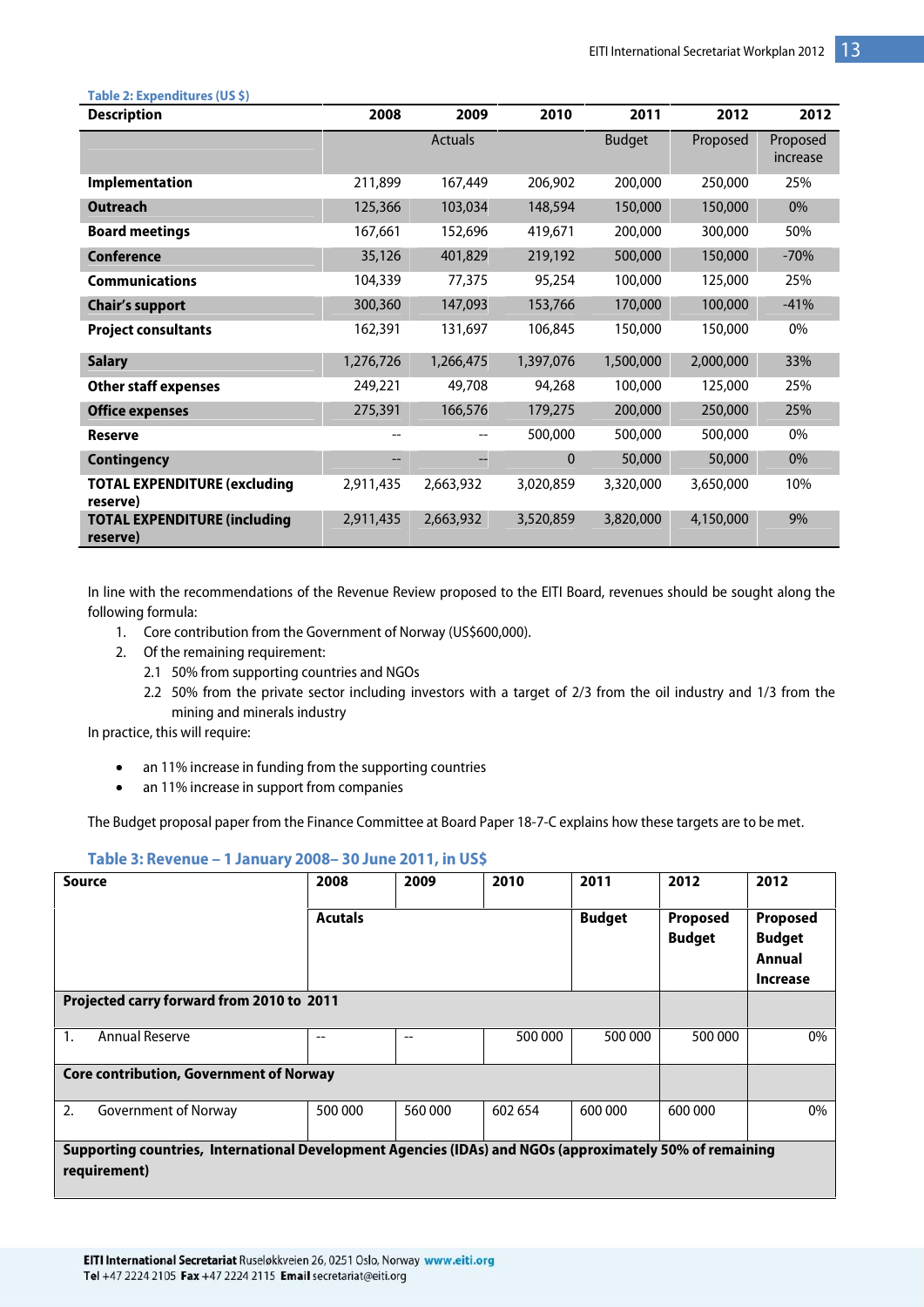| 3.                                                          | Civil society                                | 130 109 | 0             | 0             | 75 000    | 75 000    | 0%  |  |  |
|-------------------------------------------------------------|----------------------------------------------|---------|---------------|---------------|-----------|-----------|-----|--|--|
| 4.                                                          | Supporting countries & IDAs                  | 939018  | 2 0 3 4 9 4 5 | 1 3 2 8 4 3 1 | 1 535 000 | 1700000   | 11% |  |  |
| Private sector (approximately 50% of remaining requirement) |                                              |         |               |               |           |           |     |  |  |
| 5.                                                          | Investors                                    | 10 942  | 9763          | 4 1 8 0       | 50 000    | 50 000    | 0%  |  |  |
| 6.                                                          | Oil and Gas (2/3 after investors)            | 755 562 | 882879        | 748 615       | 1 040 000 | 1 150 000 | 11% |  |  |
| 7.                                                          | Mining and Minerals (1/3 after<br>investors) | 274 436 | 441 440       | 129 960       | 520 000   | 575 000   | 11% |  |  |
|                                                             | <b>TOTAL REVENUES (excluding</b><br>reserve) | 2610067 | 3929027       | 2813840       | 3820000   | 4 150 000 | 9%  |  |  |

#### The International Secretariat will:

Action 24 – Seek continued funding from all contributors.

Action 25 - Where possible, seek multi-year agreements with supporting countries.

Action 26 - Advise companies of the changed guidance on voluntary contributions.

## **9.3 Monitoring and evaluation**

The EITI will continue to monitor its performance and impact to:

- **•** Benefit from experience.
- **•** Improve delivery, planning and allocating resources.
- Demonstrate results.

The outcome indicators approved by the Board in 2010 are the key set of performance indicators that the International Secretariat is committed to monitor.

#### The International Secretariat will:

Action 27 – Monitor the outcome indicators set out by the Board in 2010.

## Resource requirements

**Management, funding and monitoring** is anticipated to require ≈30% of one policy staff member's time and 150% of one "Administrative + Intern" staff member's time.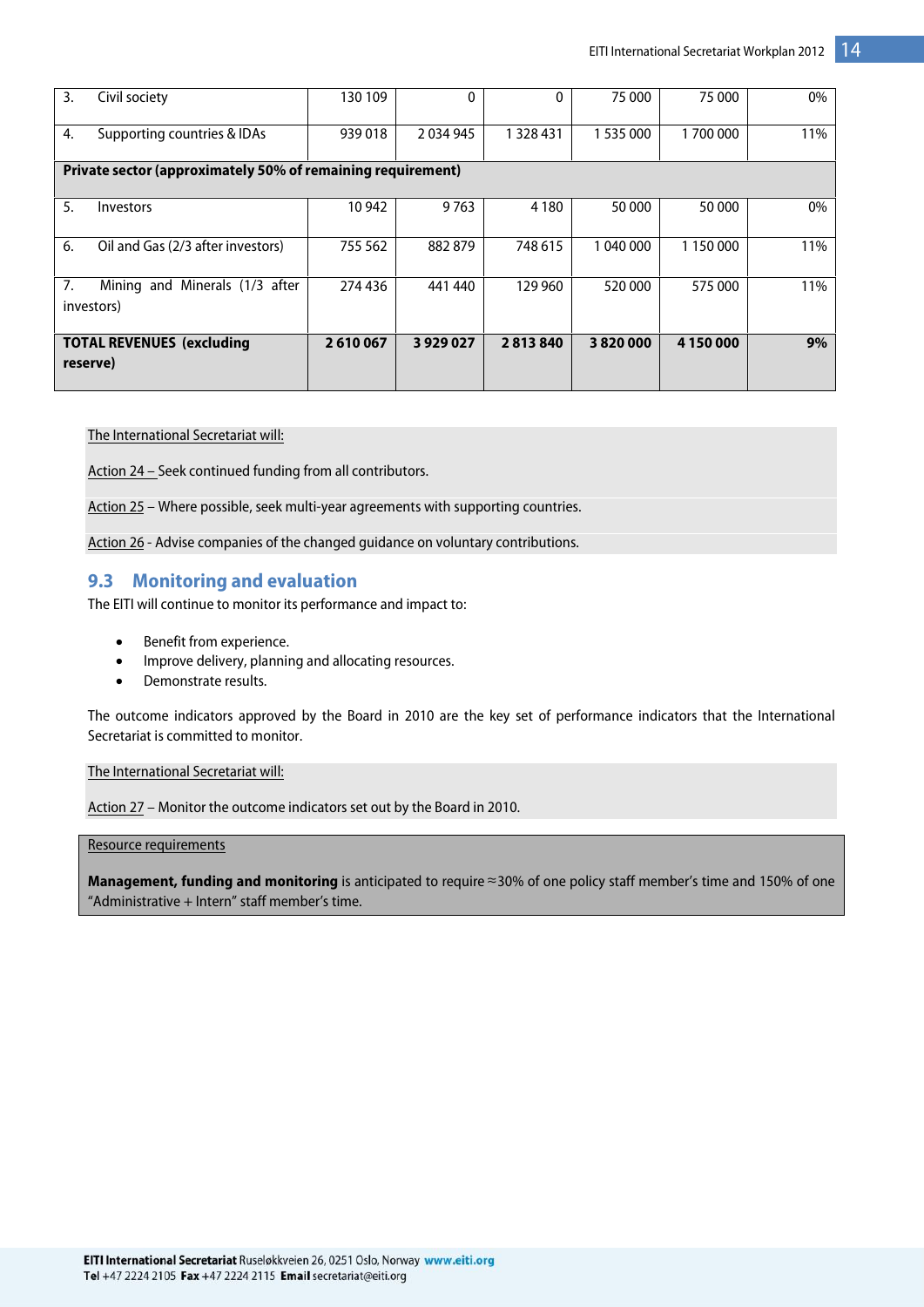

# **Annex A - EITI International Secretariat Organisational Diagram**

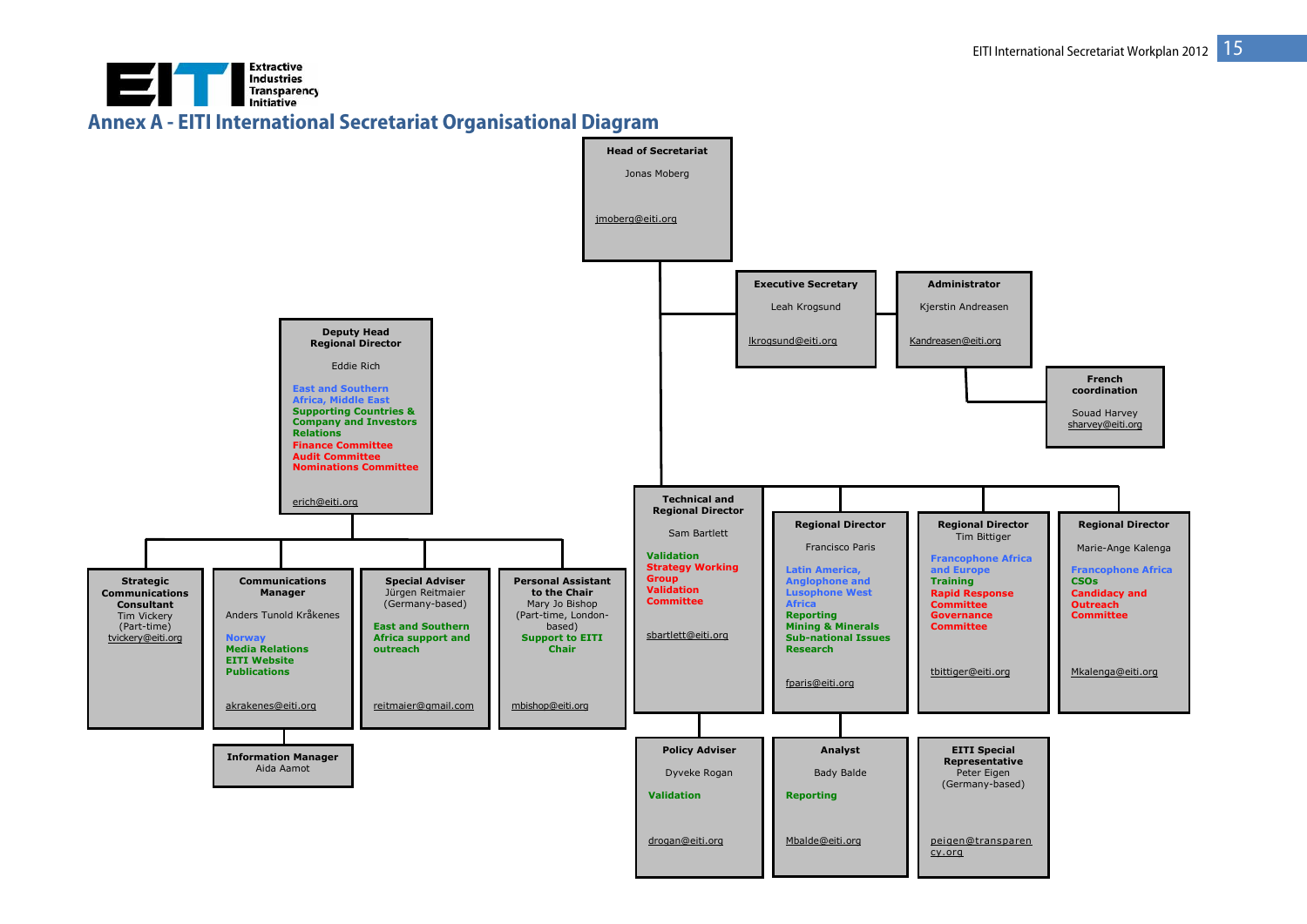## **Annex B - EITI International Secretariat Key Performance Indicators**

## Part I. **Outcome Indicators**

|                                                                                  | 2007   | 2008     | 2009           | 2010   | 2011      | 2012   |
|----------------------------------------------------------------------------------|--------|----------|----------------|--------|-----------|--------|
|                                                                                  | Actual | Actual   | Actual         | Actual | Actual(1) | Target |
| No. of compliant countries<br>1)                                                 | N/A    | N/A      |                | כ      | 12        | 22     |
| No. of implementing countries(2)<br>2)                                           | 15     | 23       | 29             | 33     | 35        | 40     |
| No. of supporting companies(2)<br>3)                                             | 37     | 37       | 41             | 52     | 60        | 65     |
| No. of supporting investors(2)<br>4)                                             | N/A    | USD14trm | USD16trm       | 84     | 90        | 95     |
| (before 2010 measured in assets under management)                                |        |          |                |        |           |        |
| No. of supporting countries(2)<br>5)                                             | 10     | 12       | 16             | 17     | 18        | 18     |
| No. of countries that have submitted final validation reports(2)<br>6)           | N/A    | N/A      | $\overline{2}$ | 17     | 26        | 34     |
| Communication and awareness raising<br>7)                                        |        |          |                |        |           |        |
| Visits to EITI website (per month)<br>$\bullet$                                  | 5300   | 6000     | 8700           | 10140  | 12900     | 16000  |
| Articles published about the EITI (per year) (3)<br>$\bullet$                    | 9      | 14       | 12             | 25     | 17        | 30     |
| References of EITI in articles, news items and blogs (per year) (4)<br>$\bullet$ | 1031   | 1231     | 1532           | 2200   | 2570(8)   | 2900   |
| Subscribers to EITI's newsletter<br>$\bullet$                                    |        |          |                |        |           |        |
|                                                                                  | N/A    | N/A      | 1700           | 2000   | 2350      | 2500   |
| 8)<br>Reporting                                                                  |        |          |                |        |           |        |
| No. of EITI reports<br>٠                                                         | 19(5)  |          | 17             | 10     | 16        | 34(6)  |
| Percentage of implementing countries reporting<br>٠                              | 41%    | 33%      | 74%            | 34%    | 48%       | 97%    |
| Companies participation (7)<br>٠                                                 | N/A    | N/A      | N/A            | N/A    | N/A       | 85%    |
|                                                                                  |        |          |                |        |           |        |

(1) Until 5 October 2011

(2) Cumulative

(3) Include FT,The Economist, Le Monde, Le Figaro

(4) Include references to "EITI" in english sites and "ITIE" in french sites

(5) Cumulative 2003-2007

(6) All EITI implementing countries, except Yemen, are expected to produce reports in 2012 covering in many cases more than 1 year. It is also expected that reports become an annual exercise thereafter.

(7) Percentage of target companies that actual report in individual reconciliation reports

(8) Extrapolated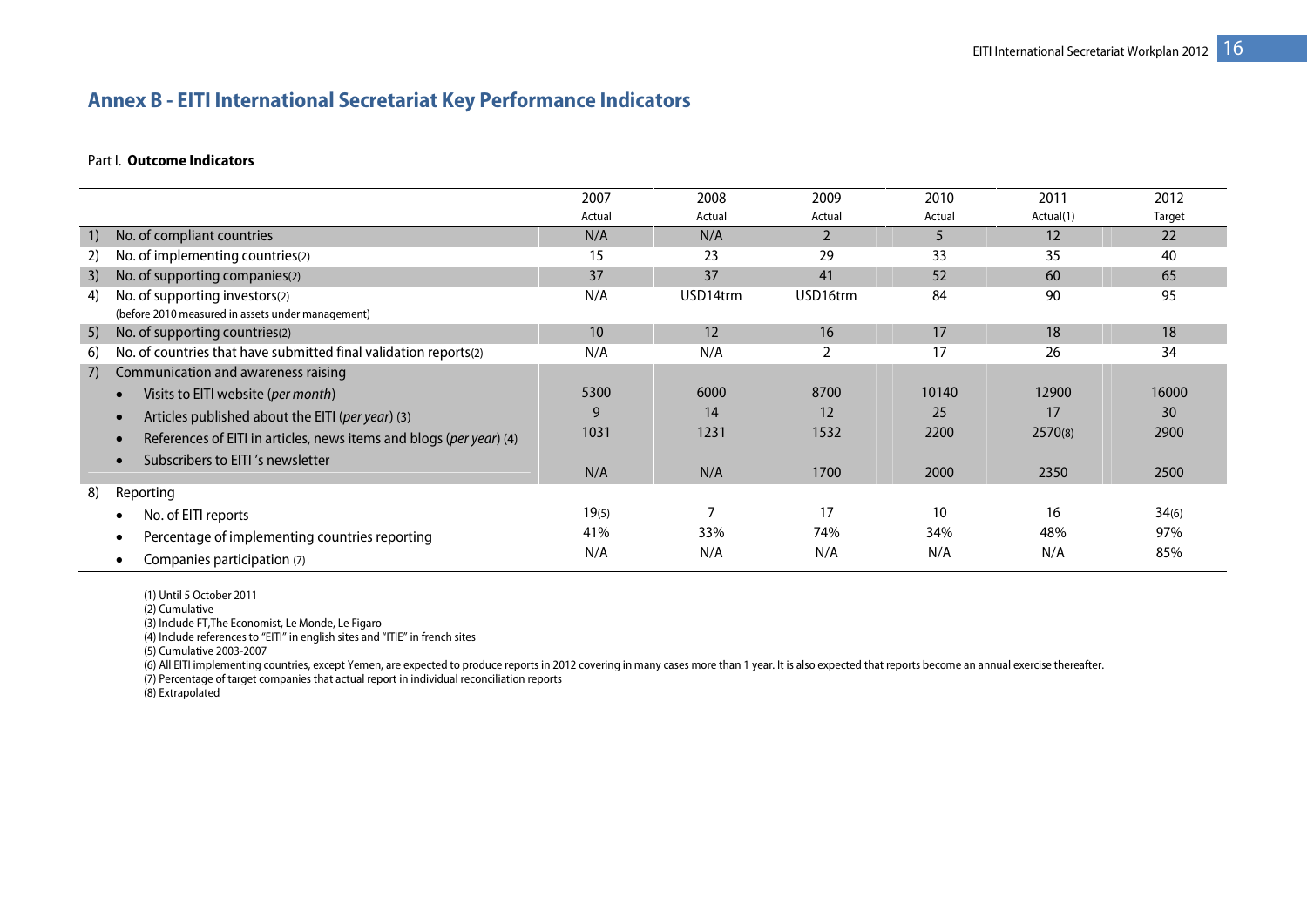## Part II. **Agency effectiveness indicators**

## **Agency effectiviness (Resources)**

|                                            | 2010 (USD) | %  | 2011<br>$(USD)^2$ | %  |
|--------------------------------------------|------------|----|-------------------|----|
| <b>Support to implementing countries</b>   | 678 383    | 22 | 629 021           | 22 |
| <b>Outreach activities</b>                 | 201 080    | 7  | 110 642           | 4  |
| <b>Board meetings and Chairman support</b> | 776843     | 26 | 357 943           | 13 |
| Rel. Stakeholders (Conference, NCs)        | 312 367    | 10 | 925 582           | 32 |
| <b>Rel. Companies and Investors</b>        | 68 855     | 2  | 57 270            | 2  |
| Communication                              | 356 903    | 12 | 288 694           | 10 |
| <b>Training</b>                            | 18 3 19    | 1  | 14890             | 1  |
| <b>Management and administration</b>       | 608 153    | 20 | 472 033           | 17 |

## **Outputs**

|                                        | 2010           | 2011 <sup>3</sup> |
|----------------------------------------|----------------|-------------------|
| <b>Website &amp; Publications</b>      |                |                   |
| News items                             | 51             | 46                |
| <b>Tweets</b>                          | 72             | 183               |
| Blogs                                  | 8              | 12                |
| Newsletter                             | 3              | 4                 |
| Regular publications                   | 25             | 21                |
| Videos                                 | 0              | 5                 |
| Progress report                        | 1              | $\mathbf{1}$      |
| <b>Validations reports reviewed</b>    | 15             | 7                 |
| <b>Reconciliation reports reviewed</b> | 10             | 16                |
| <b>Meetings</b>                        |                |                   |
| Donors roundtables                     | 1              | 1                 |
| National coordinators meeting          | 1              | 0                 |
| Board meetings                         | 4              | 4                 |
| <b>People trained</b>                  | 150            | 150               |
| <b>Countries visited</b>               |                |                   |
| Implementing                           | 26             | 23                |
| <b>Outreach activities</b>             | $\overline{7}$ | 13                |
| <b>Disclosure of Revenues</b>          |                |                   |
| No of EITI Reports                     | 10             | 16                |
| No of EITI Reports (disaggregated)     | 6              | 8                 |
| Sector coverage                        | N/A            | N/A               |
| Regularity of EITI disclosure          | 34 %           | 48 %              |
| Companies participating in reporting   | N/A            | N/A               |

<sup>2</sup> January-June 2011

<sup>3</sup> January- 5 October 2011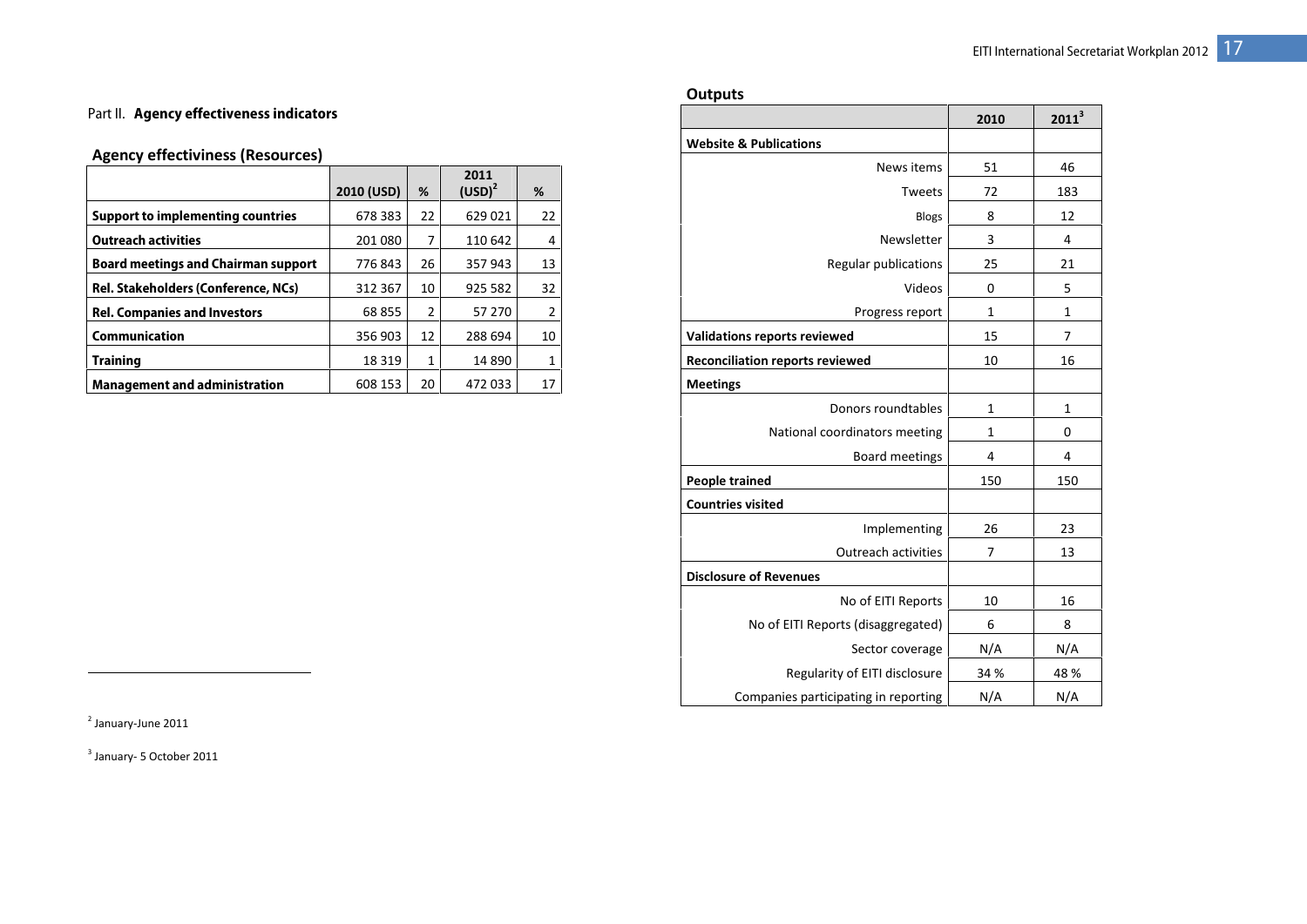

## **Annex C – Summary of actions items**



| <b>Workplan Elements</b><br><b>Action Items</b>                                                                                                                                                                                                                               | LEAD       | 01<br>JanFebMarAprMayJun Jul AucSepOctNovDeo | Q <sub>2</sub> | Q <sub>3</sub> | 04 |
|-------------------------------------------------------------------------------------------------------------------------------------------------------------------------------------------------------------------------------------------------------------------------------|------------|----------------------------------------------|----------------|----------------|----|
| 2. Supporting the EITI implementing countries                                                                                                                                                                                                                                 |            |                                              |                |                |    |
| Provide timely advice, quidance and training to the national coordinators and wider multi-stakeholder groups in all implementing countries throughout the process.                                                                                                            | <b>RDs</b> |                                              |                |                |    |
| Provide support to GIZ and other providers of tailored courses on EITI implementation and communication, for implementing and outreach countries.<br>2                                                                                                                        | <b>RDs</b> |                                              |                |                |    |
| Bring together EITI national coordinators to consult and share on policy and plans in run up to Global Conference; enhance peer learning and collaboration; and to draw together best practice.<br>3                                                                          | <b>RDs</b> |                                              |                | <b>TBC</b>     |    |
| Provide targeted assistance to countries in their preparations to comply with new reporting requirements.                                                                                                                                                                     | <b>RDs</b> |                                              |                |                |    |
| Assess, internally, the quality of the EITI reconciliation reports to improve guidance to countries on their reporting processes. Compile basic information from EITI reconciliation reports in an internal<br>database. Make this information available in the EITI website. | <b>RDs</b> |                                              |                |                |    |
| Encourage the use of valuable information in the EITI reconciliation reports for wider analysis and follow up of the extractive sector both in-countries and globally.                                                                                                        | <b>RDs</b> |                                              |                |                |    |
| 3. Coordinating technical, political and financial support                                                                                                                                                                                                                    |            |                                              |                |                |    |
| Engage with key international stakeholders that provide support to implementing countries to stimulate coordination and appropriate technical and financial interventions, improve quality of technical assistance, and share<br>lessons learnt and best practice.            | <b>RDs</b> |                                              |                |                |    |
| . Outreach to countries, companies and investors                                                                                                                                                                                                                              |            |                                              |                |                |    |
| Provide quidance and support to countries applying for candidacy and assessing candidate applications before they are submitted to the Outreach and Candidacy Committee and the Board.                                                                                        | <b>RDs</b> |                                              |                |                |    |
| Work closely with the Outreach and Candidacy Committee and other stakeholders in supporting and coordinating efforts to encourage resource rich countries to implement the EITI.                                                                                              | <b>RDs</b> |                                              |                |                |    |
| 10 Provide more information and facilitate more peer discussion, support, training and best practice activities with supporting companies and institutional investors in 2012.                                                                                                | Rich       |                                              |                |                |    |
| 5. Support for strategy and policy development                                                                                                                                                                                                                                |            |                                              |                |                |    |
| 11 Provide support to the Board and the Strategy Working Group.                                                                                                                                                                                                               | Bartlett   |                                              |                |                |    |
| <b>6. Communications</b>                                                                                                                                                                                                                                                      |            |                                              |                |                |    |
| 12 Update the EITI website, social media channels, issue newsletter every two months, and update fact sheets.                                                                                                                                                                 | Kråkenes   |                                              |                |                |    |
| 13 Engage with media, issue press releases, and write articles for targeted publications.                                                                                                                                                                                     | Kråkenes   |                                              |                |                |    |
| 14 Develop the network for national EITI communication managers and organise further training activities.                                                                                                                                                                     | Kråkenes   |                                              |                |                |    |
| 15 Develop materials demonstrating impact and plan for communicating these.                                                                                                                                                                                                   | Kråkenes   |                                              |                |                |    |
| 7. Support to EITI Board                                                                                                                                                                                                                                                      |            |                                              |                |                |    |
| 16 Organise Board meetings and prepare Board circulars.                                                                                                                                                                                                                       | Moberg     |                                              |                |                |    |
| 17 Provide full support to the committees as requested and required.                                                                                                                                                                                                          | Moberg     |                                              |                |                |    |
| 18 Provide support to countries undertaking Validation                                                                                                                                                                                                                        | <b>RDs</b> |                                              |                |                |    |
| Conduct Secretariat Reviews as requested by the EITI Board<br>19                                                                                                                                                                                                              | <b>RDs</b> |                                              |                |                |    |
| Identify venues and explore with possible co-host countries for the 2013 EITI Global conference                                                                                                                                                                               | Moberg     |                                              |                |                |    |
| 21 Prepare for the 2013 EITI Global conference.                                                                                                                                                                                                                               | Moberg     |                                              |                |                |    |
| 8. Management, funding and monitoring                                                                                                                                                                                                                                         |            |                                              |                |                |    |
| 22 Oversee the day-to-day management of the EITI Association.                                                                                                                                                                                                                 | Moberg     |                                              |                |                |    |
| 23 Review its Human Resource strategy to assess internal procedures to ensure maximum efficiency and effectiveness.                                                                                                                                                           | Rich       |                                              |                |                |    |
| 24 Seek continued funding from all contributors.                                                                                                                                                                                                                              | Rich       |                                              |                |                |    |
| 25 Where possible, seek multi-year agreements with supporting countries.                                                                                                                                                                                                      | Rich       |                                              |                |                |    |
| 26 Advise companies of the changed guidance on voluntary contributions.                                                                                                                                                                                                       | Rich       |                                              |                |                |    |
| 27 Monitor the outcome indicators set out by the Board in 2010                                                                                                                                                                                                                | Paris      |                                              |                |                |    |